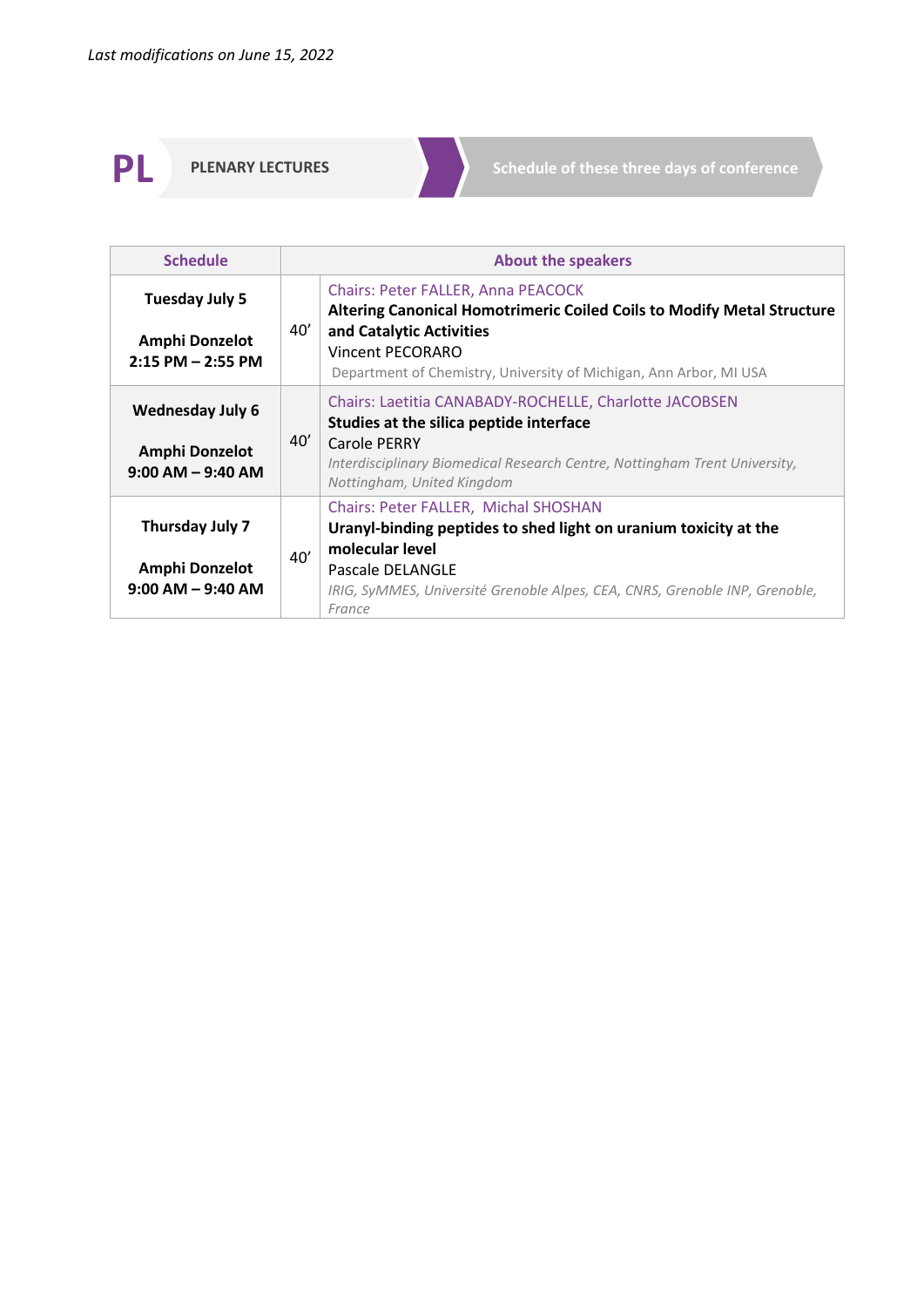**KEYNOTE INVITED LECTURE**  **TOPIC 1: Chemical design and Proteolysis production of peptides**

| <b>T1. part 1</b>                   | Thursday July 7 (2:00PM - 3:20PM)<br><b>Chairs: Pascale DELANGLE, Laurent RAIBAUT</b> |                                                                                                                                                                                                                                                                                                                                                                                                                                                                                                                                                   |
|-------------------------------------|---------------------------------------------------------------------------------------|---------------------------------------------------------------------------------------------------------------------------------------------------------------------------------------------------------------------------------------------------------------------------------------------------------------------------------------------------------------------------------------------------------------------------------------------------------------------------------------------------------------------------------------------------|
| Keynote<br>2:00 PM                  | 25'                                                                                   | Illuminating peptides with lanthanides: design of selective luminescent<br>sensors<br>Olivier SENEQUE, Manon ISAAC, Laurent Raibaut, Céline CEPEDA, Guillaume<br>FREMY, Kyangwi Patrick MALIKIDOGO, Ji-Hyung CHOI, and Thibault CHARNAY<br>Laboratoire de Chimie et Biologie des Métaux, Univ. Grenoble Alpes, Grenoble, France                                                                                                                                                                                                                   |
| <b>Invited Lecture</b><br>2:25 PM   | 20'                                                                                   | Coiled coils - a class of ligands worthy of wider use across inorganic<br>chemistry<br>Anna PEACOCK<br>School of Chemistry, University of Birmingham, Edgbaston, UK                                                                                                                                                                                                                                                                                                                                                                               |
| <b>Invited Lecture</b><br>$2:45$ PM | 20'                                                                                   | A further twist on functional heme-binding coiled coils<br>Anabella IVANCICH <sup>1</sup> , Karl Koebke <sup>2</sup> , Toni Kühl <sup>1</sup> , Winston Pitts <sup>2</sup> , Joseph Phillips <sup>3</sup> ,<br>Anna Peacock <sup>3</sup> and Vincent PECORARO <sup>2</sup><br>1. Laboratoire de Bioénergétique et Ingénierie des Protéines (UMR7281), CNRS & Aix-<br>Marseille Univ., Marseille, France<br>2. Department of Chemistry, University of Michigan, Ann Arbor, USA<br>3. School of Chemistry, University of Birmingham, Birmingham, UK |
| Oral<br>Communication<br>3:05PM     | 15'                                                                                   | Selective Zn2+ chelation from zinc finger protein by rationally designed<br>peptoid<br>Pritam GHOSH <sup>1,2</sup> , Galia MAAYAN <sup>2</sup><br>1. Department of Chemistry, Humboldt University, Adlershof, Germany<br>2. Schulich Faculty of Chemistry, Technion-Israel Institute of Technology, Technion City,<br>Haifa, Israel                                                                                                                                                                                                               |

**Amphi A**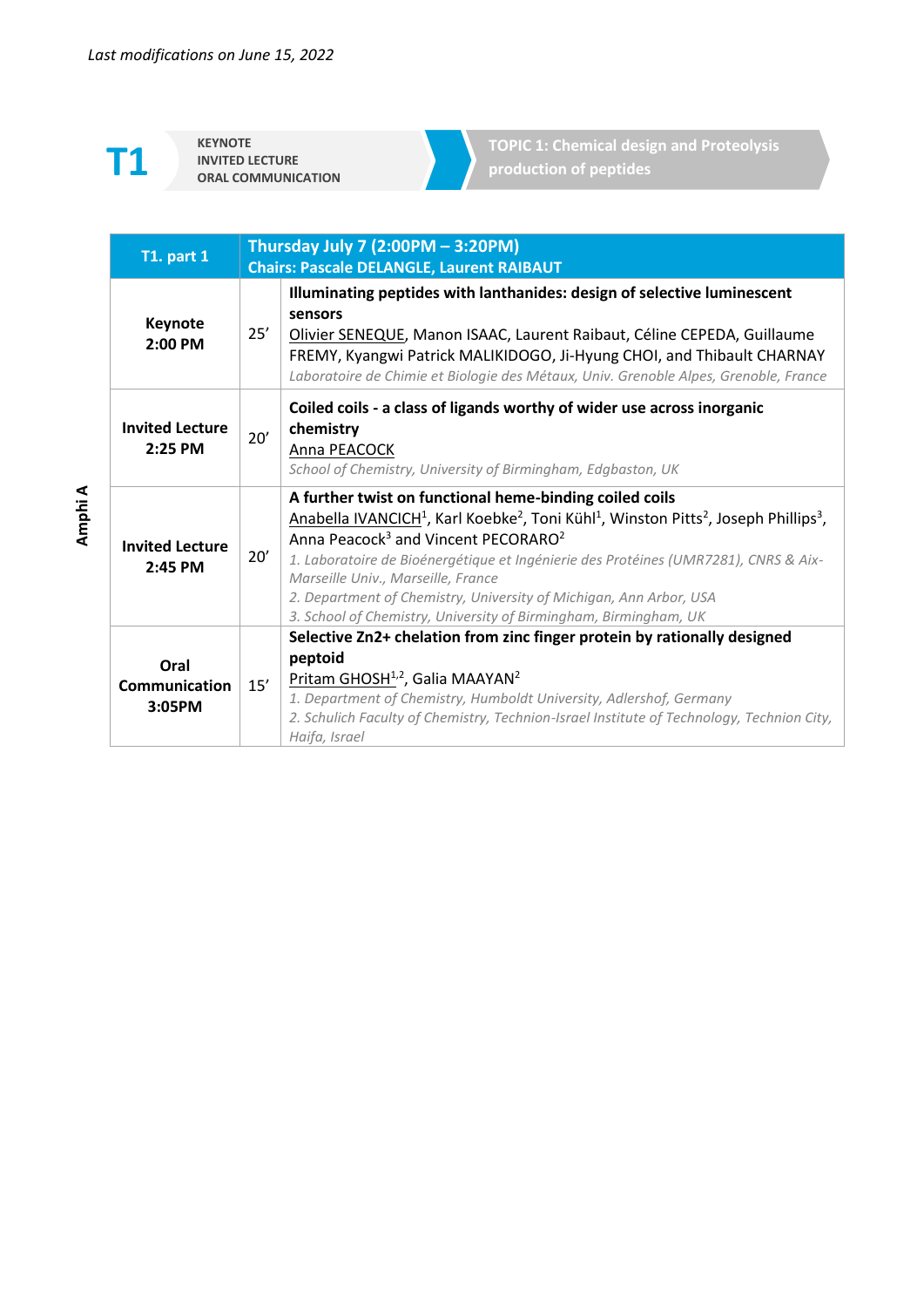|                                         |     | Thursday July 7 (4:00 PM - 4:50 PM)                                                                                                                                                                                                                                                                                                                                                                                                                                                                                                                                                                                                                                                                                                                        |
|-----------------------------------------|-----|------------------------------------------------------------------------------------------------------------------------------------------------------------------------------------------------------------------------------------------------------------------------------------------------------------------------------------------------------------------------------------------------------------------------------------------------------------------------------------------------------------------------------------------------------------------------------------------------------------------------------------------------------------------------------------------------------------------------------------------------------------|
| <b>T1. part 2</b>                       |     | <b>Chairs: Patrick GAMEZ, Loic STEPHAN</b>                                                                                                                                                                                                                                                                                                                                                                                                                                                                                                                                                                                                                                                                                                                 |
| <b>Invited Lecture</b><br>$4:00$ PM     | 20' | Molecular interaction of zinc-binding food compounds with ADAM17/TACE<br>and their functions<br>Chibuike UDENIGWE<br>University Research Chair in Food Properties and Nutrient Bioavailability, Ottawa,<br>Canada,                                                                                                                                                                                                                                                                                                                                                                                                                                                                                                                                         |
| Oral<br>Communication<br>4:20 PM        | 15' | Influence of the amino acid sequence on the redox activity of $Cu(II)-A\beta$<br>complexes and their receptor properties towards phosphates<br>Aleksandra TOBOLSKA <sup>1,2</sup> , Nina WEZYNFELD <sup>1</sup> , Wojciech BAL <sup>3</sup> , and Wojciech<br>WRÓBLEWSKI <sup>1</sup><br>1. Faculty of Chemistry, Warsaw University of Technology, Warsaw, Poland<br>2. Faculty of Chemistry, University of Warsaw, Warsaw, Poland<br>3. Institute of Biochemistry and Biophysics, Polish Academy of Sciences, Warsaw,<br>Poland                                                                                                                                                                                                                           |
| Oral<br><b>Communication</b><br>4:35 PM | 15' | Metal-Chelating Peptides obtained from Enzymatic Hydrolysis of Protein<br><b>Extracted from Fish Tilapia Scales (Oreochromis spp.)</b><br>Jairo CAMAÑO <sup>1,2</sup> , Rachel IRANKUNDA <sup>1</sup> , Phillippe ARNOUX <sup>1</sup> , Céline CAKIR-<br>KIEFER <sup>3</sup> , Arnaud RISLER <sup>4</sup> , Loic STEFAN <sup>5</sup> , José ZAPATA <sup>2</sup> and Laetitia CANABADY-<br>ROCHELLE <sup>1</sup><br>1. Université de Lorraine, CNRS, LRGP, F-54000 Nancy, France<br>2. Universidad de Antioquia, CIFAL, NUTEC, 050010 Medellín, Colombia<br>3. Université de Lorraine, INRAE, URAFPA, F-54000 Nancy, France<br>4. Université de Lorraine, CNRS, L2CM, F-54000 Nancy, France<br>5. Université de Lorraine, CNRS, LCPM, F-54000 Nancy, France |

| <b>T1. part 3</b>                   |     | Friday July 8 (9:00 AM - 9:20 AM)<br><b>Chairs: Elena GIMENEZ-ARNAU, Liming YING</b>                                                                                                                                                                                                                                                                                                                                                                                                   |  |
|-------------------------------------|-----|----------------------------------------------------------------------------------------------------------------------------------------------------------------------------------------------------------------------------------------------------------------------------------------------------------------------------------------------------------------------------------------------------------------------------------------------------------------------------------------|--|
| <b>Invited Lecture</b><br>$9:00$ AM | 20' | Oligopeptides as Cu2+/Cu+ redox silencers<br>Guillem VÁZQUEZ <sup>1</sup> , Ernesto NICOLÁS <sup>1</sup> , Ana Belén CABALLERO <sup>1,2</sup> and Patrick<br>$GAMEZ^{1,2,3}$<br>1. nanoBIC, Departament de Química Inorgànica i Orgànica, Universitat de Barcelona,<br>Barcelona, Spain<br>2. Institute of Nanoscience and Nanotechnology (IN2UB), Universitat de Barcelona,<br>Barcelona, Spain<br>3. Catalan Institution for Research and Advanced Studies (ICREA), Barcelona, Spain |  |

**Amphi A**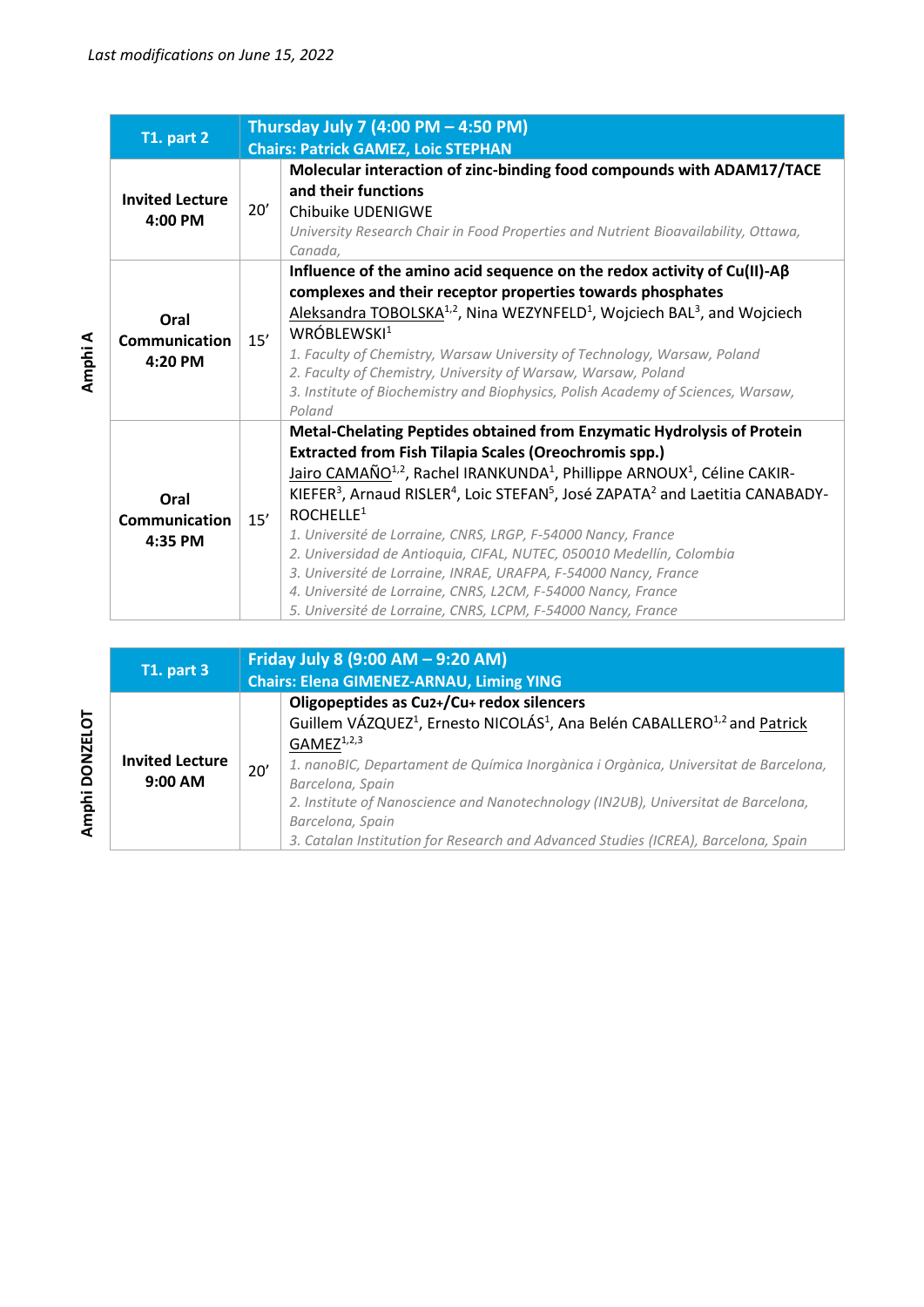**KEYNOTE INVITED LECTURE** 

| <b>T2. part 1</b>                  | Thursday July 7 (9:50 AM - 10:35 AM)<br><b>Chairs: Franziska LEDERER, Laurence MUHR</b> |                                                                                                                                                                                                                                          |
|------------------------------------|-----------------------------------------------------------------------------------------|------------------------------------------------------------------------------------------------------------------------------------------------------------------------------------------------------------------------------------------|
| Keynote<br>9:50 AM                 | 25'                                                                                     | Challenges and opportunities in downstream process for large scale peptide<br>manufacturing<br>Renan RAVETTI DURAN and Olivier LUDEMANN-HOMBOURGER<br>Global Innovation and Technology, Polypeptide Laboratories SAS, Strasbourg, France |
| <b>Invited Lecture</b><br>10:15 AM | 20'                                                                                     | heliX <sup>®</sup> : the modular biosensor for analyzing metal-binding peptides<br><b>Amandine GONTIER</b><br>EU Sales team, Dynamic Biosensors, Martinsried/Planegg, Germany                                                            |

| T2. part 2                               | Thursday July 7 (11:10 AM - 12:00 AM) |                                                                                                                                                                                                                                                                                                                                                                                                                                                                                                                                                                                                                                                                                                                                                                                                                                                                                                                |
|------------------------------------------|---------------------------------------|----------------------------------------------------------------------------------------------------------------------------------------------------------------------------------------------------------------------------------------------------------------------------------------------------------------------------------------------------------------------------------------------------------------------------------------------------------------------------------------------------------------------------------------------------------------------------------------------------------------------------------------------------------------------------------------------------------------------------------------------------------------------------------------------------------------------------------------------------------------------------------------------------------------|
| <b>Invited Lecture</b><br>11:10 AM       | 20'                                   | <b>Chairs: Laurence ANGEL, Cedric PARIS</b><br>The merits of Electrospray Ionisation and Ion-Mobility Mass spectrometry for<br>metal-binding peptides<br>Claudia BLINDAUER <sup>1</sup> , Maria Tareen <sup>1</sup> , Celin Acharya <sup>2</sup> , Frances KONDRAT <sup>3</sup> , James<br>SCRIVENS <sup>3,4</sup><br>1. Department of Chemistry, University of Warwick, Coventry, United Kingdom<br>2. Molecular Biology Division, Bhabha Atomic Research Centre, Trombay, Mumbai, India<br>3. School of Life Sciences, University of Warwick, Coventry, United Kingdom                                                                                                                                                                                                                                                                                                                                       |
| Oral<br><b>Communication</b><br>11:30 AM | 15'                                   | 4. School of Health & Life Sciences, Teesside University, Middlesbrough, United Kingdom<br><b>Metal Chelating Peptides Separation: from SPR affinity constant</b><br>determination up to their IMAC simulation<br>Rachel IRANKUNDA <sup>1</sup> , Jairo CAMAÑO <sup>1</sup> , Cédric PARIS <sup>2</sup> , Steve PONTVIANNE <sup>1</sup> , Loïc<br>STEFAN <sup>3</sup> , Katalin SELMECZI <sup>4</sup> , Jean-Michel GIRARDET <sup>5</sup> , Sandrine BOSCHI-MULLER <sup>6</sup> ,<br>Laurence MUHR <sup>1</sup> and Laetitia CANABADY-ROCHELLE <sup>1</sup><br>1. Université de Lorraine, CNRS, LRGP, Nancy, France<br>2. Université de Lorraine, LIBio, Nancy, France<br>3. Université de Lorraine, CNRS, LCPM, Nancy, France<br>4. Université de Lorraine, CNRS, L2CM, Nancy, France<br>5. Université de Lorraine, INRAE, IAM - ASIA, Nancy, France<br>6. Université de Lorraine, CNRS, IMOPA, Nancy, France |
| Oral<br>Communication<br>11:45 AM        | 15'                                   | Identification, characterization and optimization of lanthanide ion binding<br>peptides for the recovery of rare earth elements<br>Gerda CLAUS <sup>1</sup> , Franziska LEDERER <sup>1</sup> , Peter BOELENS <sup>1</sup> and Björn DROBOT <sup>2</sup><br>1. Helmholtz Institute Freiberg for Resource Technology, Helmholtz-Zentrum Dresden-<br>Rossendorf, Dresden, Germany<br>2. Institute of Resource Ecology, Helmholtz-Zentrum Dresden-Rossendorf, Dresden, Germany                                                                                                                                                                                                                                                                                                                                                                                                                                     |

Amphi DONZELOT **Amphi DONZELOT**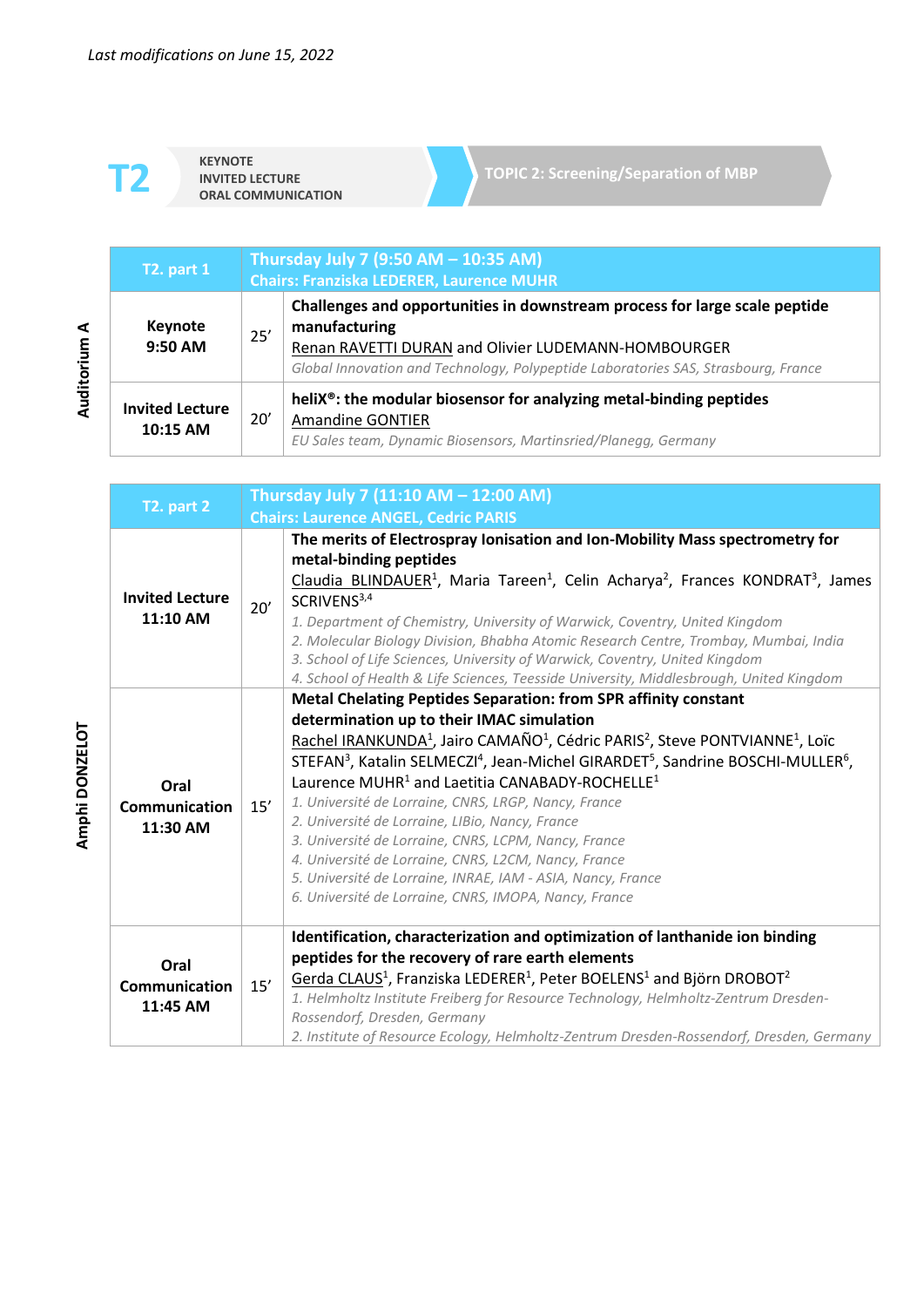| T2. part 3                        | Thursday July 7 (04:00PM - 4:50 PM) |                                                                                                                                                                                                                                                                                                                                                                                                                                                                                                                                                                                                                                                                                                                                                                                                                                                                                                                                                   |
|-----------------------------------|-------------------------------------|---------------------------------------------------------------------------------------------------------------------------------------------------------------------------------------------------------------------------------------------------------------------------------------------------------------------------------------------------------------------------------------------------------------------------------------------------------------------------------------------------------------------------------------------------------------------------------------------------------------------------------------------------------------------------------------------------------------------------------------------------------------------------------------------------------------------------------------------------------------------------------------------------------------------------------------------------|
|                                   |                                     | <b>Chairs: Claudie BLINDAUER, Laurence MUHR</b>                                                                                                                                                                                                                                                                                                                                                                                                                                                                                                                                                                                                                                                                                                                                                                                                                                                                                                   |
| <b>Invited Lecture</b><br>4:00 PM | 20'                                 | Threshold Collision-Induced Dissociation of Ni(II) and Zn(II) Ternary Complexes of<br><b>Metal Binding Peptides with Nitrilotriacetic Acid</b><br>Laurence ANGEL <sup>1</sup> , Kwabena SENYAH <sup>1</sup> , Amber FLORES <sup>1</sup> , Anna ARREDONDO <sup>1</sup> , Anna<br>CORRALES <sup>1</sup> , Chloe DUVAK <sup>1</sup> , Charles MITCHELL <sup>1</sup> , Oladapo FALOKUN <sup>1</sup> , Derya<br>KARABULUT <sup>1</sup> and Riccardo SPEZIA <sup>2</sup><br>1. Department of Chemistry, Texas A&M University-Commerce, Commerce, USA<br>2. Laboratoire de Chimie Théorique, Sorbonne Université, Paris, France                                                                                                                                                                                                                                                                                                                          |
| Oral<br>Communication<br>4:20 PM  | 15'                                 | BioKollekt - A novel peptide-based separation platform for electronic scrap<br>Franziska LEDERER, Gerda CLAUS, Sabine MATYS and Peter BOELENS<br>Helmholtz-Zentrum Dresden-Rossendorf, Helmholtz Institute Freiberg for Resource<br>Technology, Dresden, Germany                                                                                                                                                                                                                                                                                                                                                                                                                                                                                                                                                                                                                                                                                  |
| Oral<br>Communication<br>4:35 PM  | 15'                                 | IP-RPLC-MS Screening of Iron Chelating Peptides by Differential Analysis of Mass<br><b>Spectra</b><br>Cédric PARIS <sup>1,2</sup> , Patrick CHAIMBAULT <sup>3</sup> , Katalin SELMECZI <sup>4</sup> , Céline CAKIR-KIEFER <sup>5</sup> ,<br>Stéphane DESOBRY <sup>1</sup> and Laetitia CANABADY-ROCHELLE <sup>6</sup><br>1. Laboratoire d'Ingénierie des Biomolécules, Université de Lorraine, Nancy, France<br>2. Plateau Analyse Structurale et Métabolomique, Université de Lorraine, Nancy, France<br>3. Laboratoire Chimie et Physique-Approche Multi-échelle des Milieux Complexes, Université<br>de Lorraine, Metz, France<br>4. Laboratoire Lorrain de Chimie Moléculaire, Université de Lorraine & CNRS, Nancy, France<br>5. Unité Recherche Animal et Fonctionnalités des Produits Animaux, Université de Lorraine,<br>Nancy, France<br>6. Laboratoire Réactions et Génie des Procédés, Université de Lorraine & CNRS, Nancy,<br>France |

| T2. part 4                            | Friday July 8 (11:10 AM - 12:00 PM) |                                                                                                                                                                                                                                                                                                                                                                                                                                                                                                                                                                                                                           |
|---------------------------------------|-------------------------------------|---------------------------------------------------------------------------------------------------------------------------------------------------------------------------------------------------------------------------------------------------------------------------------------------------------------------------------------------------------------------------------------------------------------------------------------------------------------------------------------------------------------------------------------------------------------------------------------------------------------------------|
|                                       |                                     | <b>Chairs: Peter FALLER, Cédric PARIS</b>                                                                                                                                                                                                                                                                                                                                                                                                                                                                                                                                                                                 |
| Oral<br>Communication<br>11:10 AM     | 15'                                 | Characterization of Phage Display Derived Phage Clones and Peptides for the<br>Recovery of Valuable Metal Ions from Low Concentrated Water Streams<br>Sabine MATYS, Nora SCHÖNBERGER, Peter BOELENS, Franziska LEDERER and Katrin<br>POLLMANN (presentation by Franziska Lederer)<br>Helmholtz-Zentrum Dresden-Rossendorf, Helmholtz Institute Freiberg for Resource<br>Technology, Freiberg, Germany                                                                                                                                                                                                                     |
| Oral<br><b>Communication</b><br>11:25 | 15'                                 | <b>Methodologies for Screening Metal-Chelating Peptides in Protein Hydrolysates</b><br>for their Antioxidant Properties<br>Sarah EL HAJJ <sup>1,4</sup> , Rachel IRANKUNDA <sup>1</sup> , Jairo CAMANO ECHAVARRIA <sup>1</sup> , Jean-Michel<br>GIRARDET <sup>2</sup> , Sandrine BOSCHI-MULLER <sup>3</sup> , Caroline GAUCHER <sup>4</sup> , Laetitia CANABADY-<br>ROCHELLE <sup>1</sup><br>1. Université de Lorraine, CNRS, LRGP, Nancy, France<br>2. Université de Lorraine, INRAE, IAM, Nancy, France<br>3. Université de Lorraine, CNRS, IMoPA, Nancy, France.<br>4. Université de Lorraine, CITHEFOR, Nancy, France |
| <b>Invited Lecture</b><br>11:40 AM    | 20'                                 | Setting-up a combinatorial strategy to discover efficient catalysts mimicking<br>antioxidant metalloenzymes<br>Nicolas DELSUC, Amandine VINCENT, Koudedja COULIBALY and Clotilde POLICAR<br>Laboratoire des biomolécules, LBM, Département de chimie, Ecole normale supérieure, PSL<br>University, Sorbonne Université, CNRS, 75005 Paris, France                                                                                                                                                                                                                                                                         |

**A**<br>**Audit Condition in Figure** Amphi DONZELOT **Amphi DONZELOT**

**Amphi A**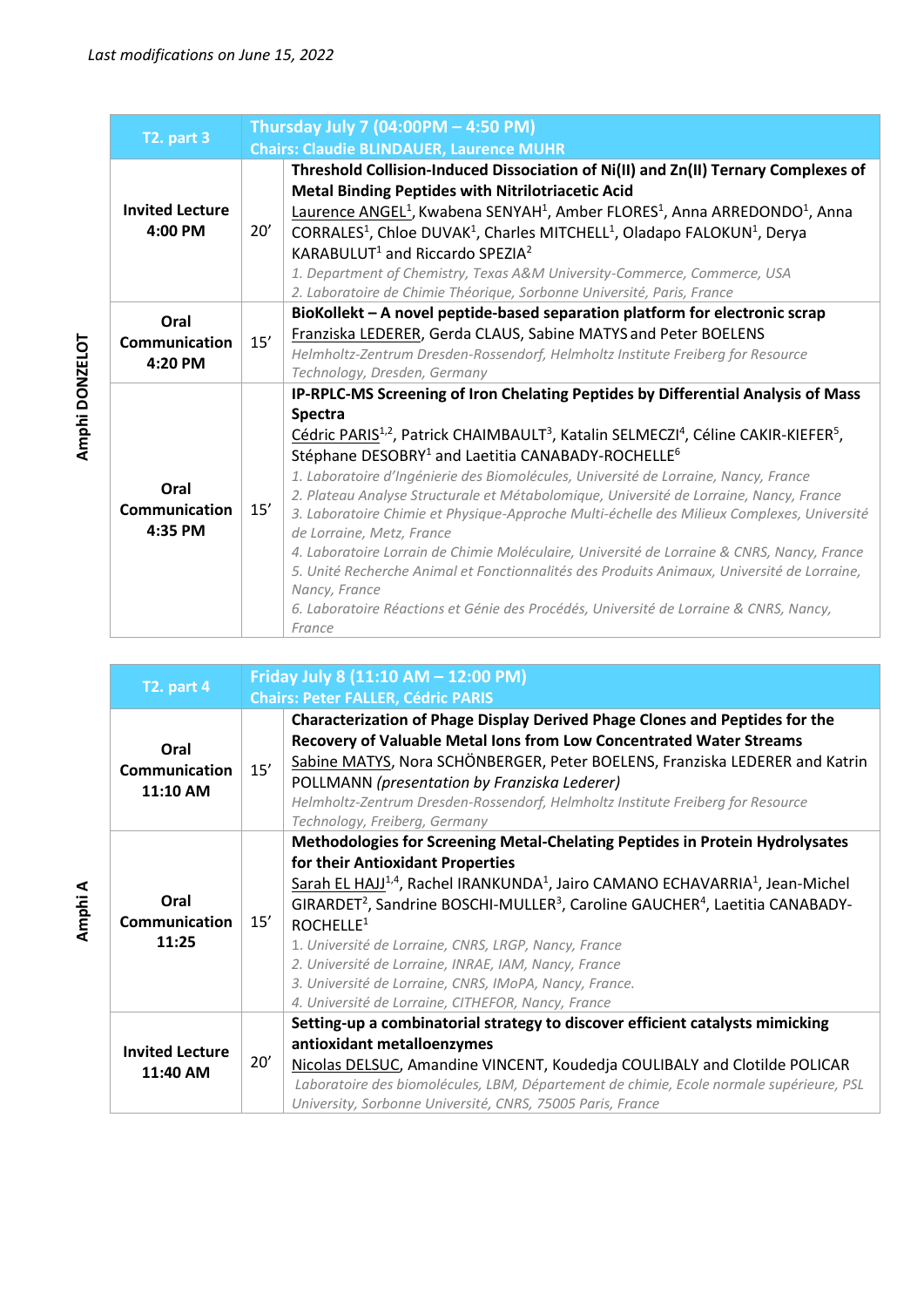**KEYNOTE INVITED LECTURE**<br> **CRAL COMMUNICATION** 

**TOPIC 3 - Peptides-Metal ion interactions**

| <b>T3. part 1</b>                         |     | Tuesday July 5 (3:05 PM - 4:15 PM)                                                                                                                                                                                                                                                                                                                                  |
|-------------------------------------------|-----|---------------------------------------------------------------------------------------------------------------------------------------------------------------------------------------------------------------------------------------------------------------------------------------------------------------------------------------------------------------------|
|                                           |     | <b>Chairs: Giovanni LA PENNA, Katalin SELMECZI</b>                                                                                                                                                                                                                                                                                                                  |
| <b>Invited Lecture</b><br>3:05 PM         | 20' | Comparison of the copper binding affinity of the various histidyl sites of tau<br>protein<br>Katalin VÁRNAGY<br>Department of Inorganic and Analytical Chemistry, University of Debrecen, Debrecen,<br>Hungary                                                                                                                                                      |
| <b>Invited Lecture</b><br>$3:25$ PM       | 20' | Cu(I) binding to a novel metallothionein from Y. lipolytica<br>Aleksandra HECEL and Eva FREISINGER<br>Department of Chemistry, University of Zurich, Zurich, Switzerland                                                                                                                                                                                            |
| Oral<br><b>Communication</b><br>$3:45$ PM | 15' | Peptides for modelling zinc-binding proteins<br>Justine SCHWARTE, Katharina M. FROMM<br>Department of Chemistry, University of Fribourg, Fribourg, Switzerland                                                                                                                                                                                                      |
| Oral<br>Communication<br>$4:00$ PM        | 15' | <b>Exploring Metal Selectivity in Designed Peptide Scaffolds</b><br>Aimee BOYLE <sup>1</sup> , Prianka LUTHER <sup>1</sup> , Britt ROOIJAKKERS <sup>1</sup> , Patrick VOSKAMP <sup>1</sup> and<br>Martin RABE $2$<br>1. Leiden Institute of Chemistry, Leiden Univeristy, Leiden, The Netherlands<br>2. Max-Planck-Institut für Eisenforschung, Düsseldorf, Germany |

| T3. part 2                              |     | Tuesday July 5 (4:45 PM - 5:40 PM)                                                                                                                                                                                                                                                                                                                                                                                                                                                                                                                                                                                                                                                |
|-----------------------------------------|-----|-----------------------------------------------------------------------------------------------------------------------------------------------------------------------------------------------------------------------------------------------------------------------------------------------------------------------------------------------------------------------------------------------------------------------------------------------------------------------------------------------------------------------------------------------------------------------------------------------------------------------------------------------------------------------------------|
|                                         |     | <b>Chairs: Eva FREISINGER, Angélique SOUR</b>                                                                                                                                                                                                                                                                                                                                                                                                                                                                                                                                                                                                                                     |
| <b>Invited Lecture</b><br>$4:45$ PM     | 20' | Copper(I)-thiolate cluster assembly and metal selectivity bias in<br>metallothionein-3<br>Jenifer CALVO <sup>1</sup> , Rhiza Lyne VILLONES <sup>1</sup> , Nicholas YORK <sup>2</sup> , Ewelina STEFANIAK <sup>3</sup> ,<br>Grace HAMILTON <sup>1</sup> , Allison STELLING <sup>1</sup> , Wojciech BAL <sup>3</sup> , Brad PIERCE <sup>2</sup> and<br>Gabriele MELONI <sup>1</sup><br>1. Department of Chemistry and Biochemistry, The University of Texas at Dallas,<br>Richardson, USA;<br>2. Department of Chemistry and Biochemistry, University of Alabama, Tuscaloosa,<br>USA;<br>3. Institute of Biochemistry and Biophysics, Polish Academy of Sciences, Warsaw,<br>Poland |
| <b>Invited Lecture</b><br>$5:05$ PM     | 20' | A short peptide motif forming a stable single-turn alpha helix upon<br>interaction with Ag(I)<br>Peter Waaben THULSTRUP <sup>1</sup> , Niklas Henrik FISCHER <sup>1</sup> and Frederik DINESS <sup>2</sup><br>1. Department of Chemistry, University of Copenhagen, Copenhagen, Denmark<br>2. Department of Science and Environment, Roskilde University, Roskilde, Denmark                                                                                                                                                                                                                                                                                                       |
| Oral<br><b>Communication</b><br>5:25 PM | 15' | Neighbour Group Effects of Non-Binding Amino Acid in Silver(I) Binding<br><b>Peptides</b><br>Florian MARQUENET, Lucille BABEL, Valentin CHABERT, Alexandre BIANCHI<br>and Katharina M. FROMM<br>Department of Chemistry, University of Fribourg, Fribourg, Switzerland                                                                                                                                                                                                                                                                                                                                                                                                            |

**Amphi A**

**Amphi**

**A**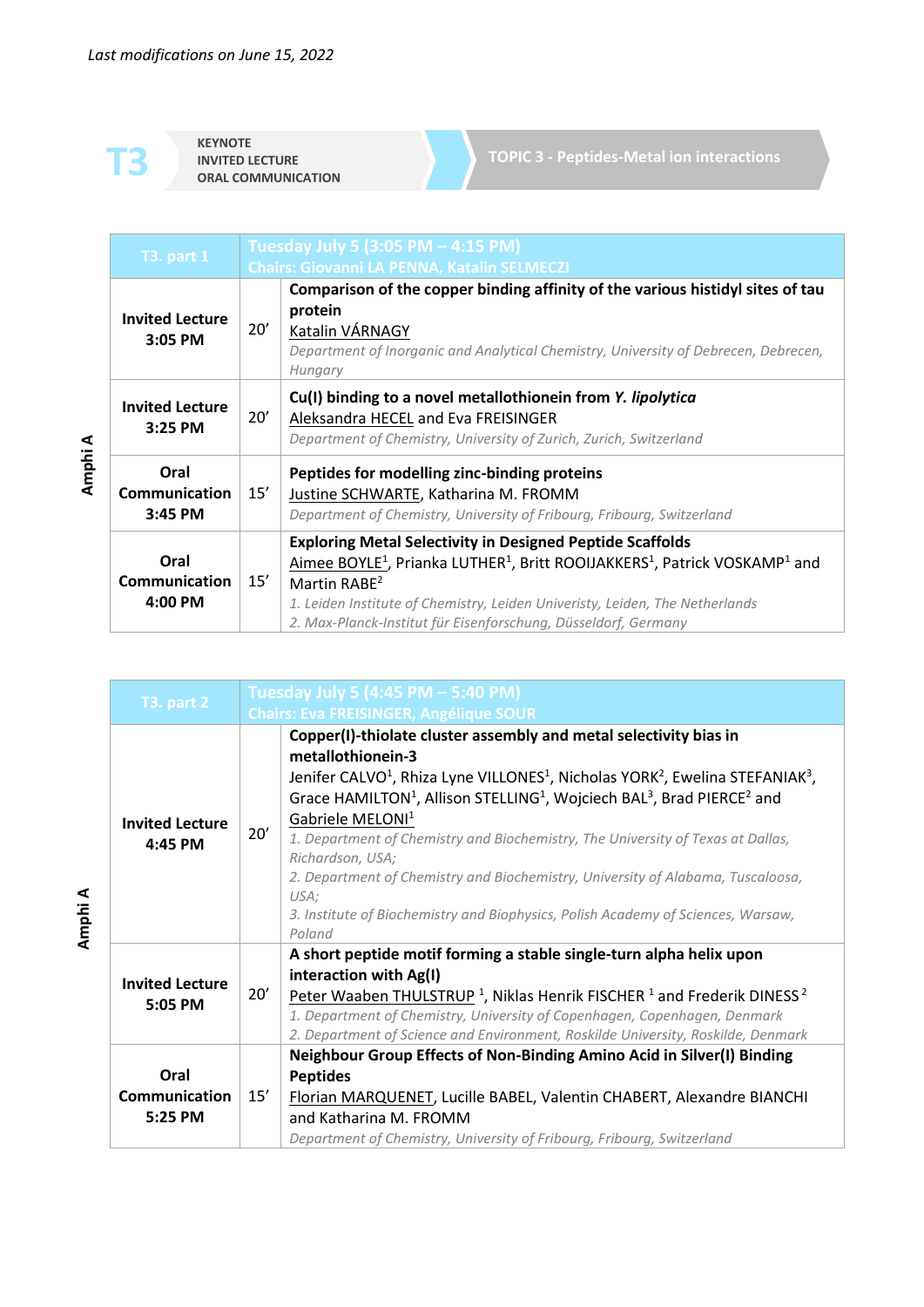| <b>T3. part 3</b>      |     | Wednesday July 6 (2:15 PM - 4:05 PM)<br><b>Chairs: Marie-Christine AVERLANT-PETIT, Jean-Didier MARECHAL</b> |  |
|------------------------|-----|-------------------------------------------------------------------------------------------------------------|--|
|                        |     |                                                                                                             |  |
|                        |     | Redox-modulator or metal buffer? Elucidating the role of glutathione                                        |  |
| Keynote                |     | in cellular copper homeostasis                                                                              |  |
| 2:15 PM                | 25' | Christoph FAHRNI                                                                                            |  |
|                        |     | Georgia Institute of Technology, School of Chemistry and Biochemistry, and Petit                            |  |
|                        |     | Institute for Petit Institute for Bioengineering and Bioscience, Atlanta, Georgia, USA                      |  |
|                        |     | Utilizing EPR spectroscopy to resolve metal-peptide interaction                                             |  |
| <b>Invited Lecture</b> |     | <b>Sharon RUHTHSTEIN</b>                                                                                    |  |
| 2:40 PM                | 20' | The Chemistry Department and the Institute of Nanotechnology and Advanced                                   |  |
|                        |     | Materials, Faculty of Exact Sciences, Bar Ilan University, Israel                                           |  |
|                        |     | How antimicrobial silver interacts with peptide excerpts from efflux pump                                   |  |
|                        |     | proteins                                                                                                    |  |
| <b>Invited Lecture</b> |     | Katharina M. FROMM <sup>1</sup> , Valentin CHABERT <sup>1</sup> , Aurélien CROCHET <sup>1</sup> and Maggy   |  |
| 3:00 PM                | 20' | HOLOGNE <sup>2</sup>                                                                                        |  |
|                        |     |                                                                                                             |  |
|                        |     | 1. Department of Chemistry, University of Fribourg, Fribourg, Switzerland                                   |  |
|                        |     | 2. Institut de Sciences Analytiques, University Lyon 1, Lyon, France                                        |  |
|                        |     | Applications of PAC spectroscopy to metal binding peptides: From metal site                                 |  |
| <b>Invited Lecture</b> | 20' | structure & dynamics to molecular rotational correlation times                                              |  |
| 3:20 PM                |     | Lars HEMMINGSEN                                                                                             |  |
|                        |     | Department of Chemistry, University of Copenhagen, Copenhagen, Denmark                                      |  |
|                        |     | Hidden players: how transient species orchestrate copper trafficking                                        |  |
|                        | 25' | Wojciech BAL <sup>1</sup> , Radosław KOTUNIAK <sup>1</sup> and Peter-Leon HAGEDOORN <sup>2</sup>            |  |
| Keynote<br>3:40 PM     |     | 1. Institute of Biochemistry and Biophysics, Polish Academy of Sciences, Warsaw,                            |  |
|                        |     | Poland                                                                                                      |  |
|                        |     | 2. Department of Biotechnology, Delft University of Technology, The Netherlands                             |  |

| <b>T3. part 4</b>                   | Friday July 8 (9:00 AM - 10:30 AM)<br><b>Chair: Katalin SELMECZI</b> |                                                                                                                                                                                                                                                                                                                                                                                                                                                                                                                                                                                                                                                                                                                                                                   |
|-------------------------------------|----------------------------------------------------------------------|-------------------------------------------------------------------------------------------------------------------------------------------------------------------------------------------------------------------------------------------------------------------------------------------------------------------------------------------------------------------------------------------------------------------------------------------------------------------------------------------------------------------------------------------------------------------------------------------------------------------------------------------------------------------------------------------------------------------------------------------------------------------|
| <b>Invited Lecture</b><br>9:00 AM   | 20'                                                                  | Accelerated Molecular Dynamics Exploration of Metal Binding to Amyloid-B<br>Jamie PLATTS, Oliver KENNEDY-BRITTEN and Nadiyah ALSHAMMARI<br>School of Chemistry, Cardiff University, Cardiff, UK                                                                                                                                                                                                                                                                                                                                                                                                                                                                                                                                                                   |
| <b>Invited Lecture</b><br>$9:20$ AM | 20'                                                                  | Metal/thymosin β4 complexes in cell development, progression and death<br>Joanna Izabela LACHOWICZ <sup>1</sup> , Giuseppina PICHIRI <sup>1</sup> , Marco PILUDU <sup>2</sup> , Pierpaolo<br>CONI <sup>1</sup> , Monica PIRAS <sup>1</sup> , Terenzio CONGIU <sup>1</sup> , Mariusz JAREMKO <sup>3</sup> and Gavino FAA <sup>1</sup><br>1. Department of Medical Sciences and Public Health, University of Cagliari, Cagliari,<br>Italy<br>2. Department of Biomedical Sciences, University of Cagliari, Cagliari, Italy<br>3. Smart-Health Initiative (SHI) and Red Sea Research Center (RSRC), Division of<br>Biological and Environmental Sciences and Engineering (BESE), King Abdullah<br>University of Science and Technology (KAUST), Thuwal, Saudi Arabia |
| <b>Invited Lecture</b><br>9:40 AM   | 20'                                                                  | Molecular modelling of metallopeptides: strategies and applications<br>Lorena ROLDAN-MARTIN <sup>1</sup> , Laura MARTINEZ CASTRO <sup>1</sup> , Mariona SODUPE <sup>1</sup> ,<br>Eugenio VAZQUEZ SENTIS <sup>2</sup> and Jean-Didier MARECHAL <sup>1</sup><br>1. Insilichem, Departament de Química, Universitat Autònoma de Barcelona, Bellaterra<br>(Barcelona), Spain<br>2. Centro Singular de Investigación en Química Biolóxica e Materiais Moleculares<br>(CiQUS) and Departamento de Química Orgánica, Universidade de Santiago de<br>Compostela, Santiago de Compostela, Spain                                                                                                                                                                            |

Amphi DONZELOT **Amphi DONZELOT**

**Amphi**

**A**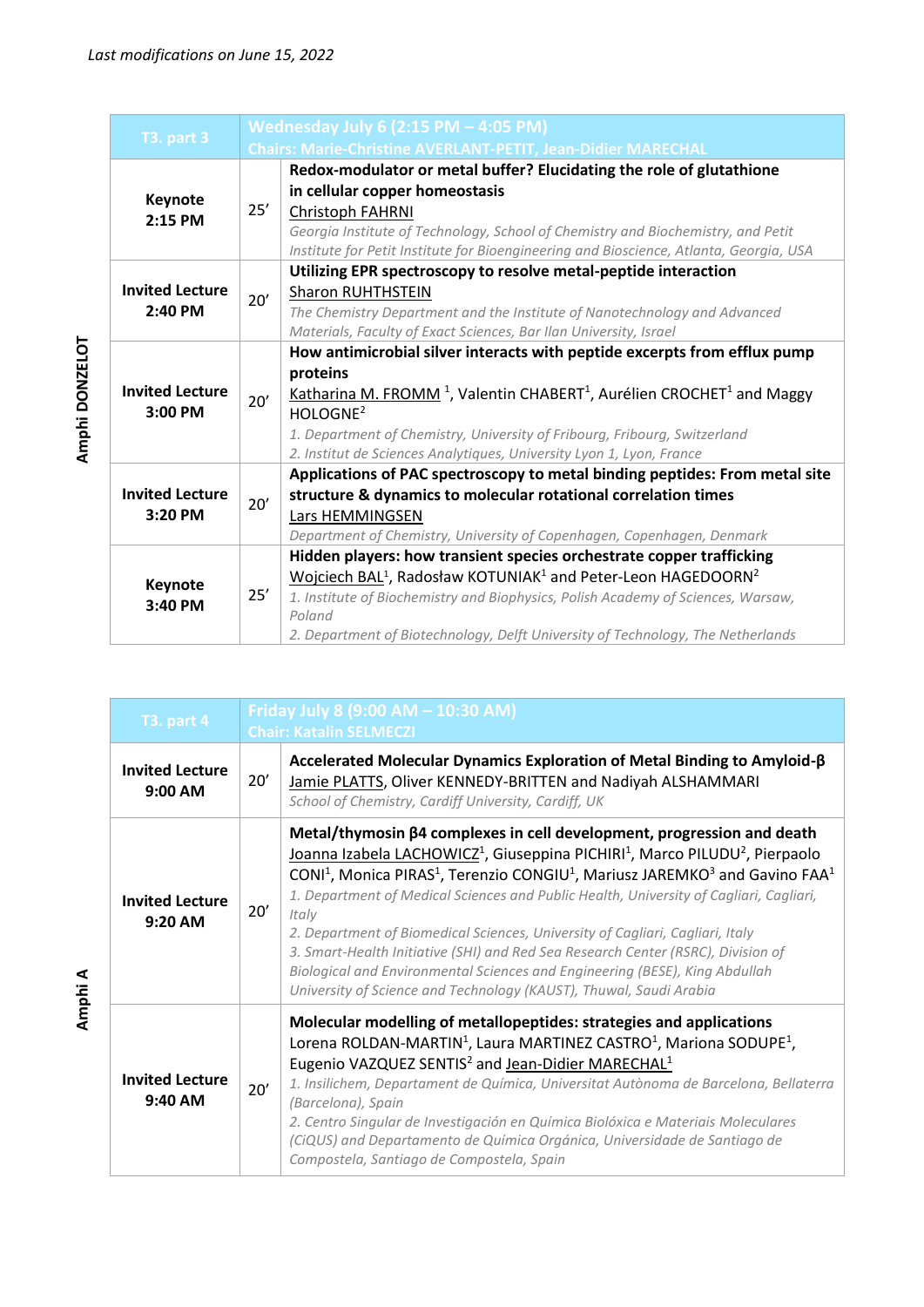| Oral<br><b>Communication</b><br>10:00 AM | 15' | Modelling protein plasticity with metal ions<br>Simone BOTTICELLI <sup>1,4</sup> , Giovanni LA PENNA <sup>2,4</sup> , Mai Suan LI <sup>3</sup> , Fabrizio<br>MACHETTI <sup>2</sup> , Silvia MORANTE <sup>1,4</sup> , Germano NOBILI <sup>1,4</sup> , Silvia PIZZANELLI <sup>2</sup> ,<br>Giancarlo ROSSI <sup>1</sup> , and Francesco STELLATO <sup>1,4</sup><br>1. Department of physics, University of Roma Tor Vergata, Roma, Italy<br>2. Institute of chemistry of organometallic compounds, National research council,<br>Firenze and Pisa, Italy<br>3. Institute of physics, Polish academy of sciences, Warsaw, Poland<br>4. Section of Roma Tor Vergata, National institute of nuclear physics, Roma, Italy |
|------------------------------------------|-----|---------------------------------------------------------------------------------------------------------------------------------------------------------------------------------------------------------------------------------------------------------------------------------------------------------------------------------------------------------------------------------------------------------------------------------------------------------------------------------------------------------------------------------------------------------------------------------------------------------------------------------------------------------------------------------------------------------------------|
| Oral                                     |     | To bind or not to bind? - interaction of HSPB1 fragments with selected metal<br>ions                                                                                                                                                                                                                                                                                                                                                                                                                                                                                                                                                                                                                                |
| Communication                            | 15' | Agnieszka SZEBESCZYK <sup>1</sup> and Oliwia FRACZEK <sup>2</sup>                                                                                                                                                                                                                                                                                                                                                                                                                                                                                                                                                                                                                                                   |
| 10:15 AM                                 |     | 1. Faculty of Health Sciences, University of Opole, Opole, Poland<br>2. Faculty of Chemistry, University of Opole, Opole, Poland                                                                                                                                                                                                                                                                                                                                                                                                                                                                                                                                                                                    |



| T <sub>4</sub>     |     | Wednesday July 6 (09:50 AM - 10:15 AM)<br><b>Chairs: Vincent LEBRUN, Jason SHEARER</b>                                                                                                                                                                                                                                                                                                                                                                                                                                                                                                                                                                                                         |  |  |
|--------------------|-----|------------------------------------------------------------------------------------------------------------------------------------------------------------------------------------------------------------------------------------------------------------------------------------------------------------------------------------------------------------------------------------------------------------------------------------------------------------------------------------------------------------------------------------------------------------------------------------------------------------------------------------------------------------------------------------------------|--|--|
| Keynote<br>9:50 AM | 25' | Antioxidant effects of metal chelating peptides from potato, seaweed and single<br>cell proteins: Application in emulsions<br>Betül Yesiltas <sup>1</sup> , Tobias Olsen <sup>2</sup> , Simon Gregersen <sup>3</sup> , Paolo Marcatili <sup>2</sup> , Egon Hansen <sup>1</sup> ,<br>Pedro Garcia-Moreno <sup>4</sup> and Charlotte Jacobsen <sup>1</sup><br>1. National Food Institute, Technical University of Denmark, Kgs. Lyngby, Denmark<br>2. Department of Health Technology, Technical University of Denmark, Kgs. Lyngby,<br>Denmark<br>3. Department of Chemistry and Bioscience, Aalborg University, Denmark<br>4. Department of Chemical Engineering, University of Granada, Spain |  |  |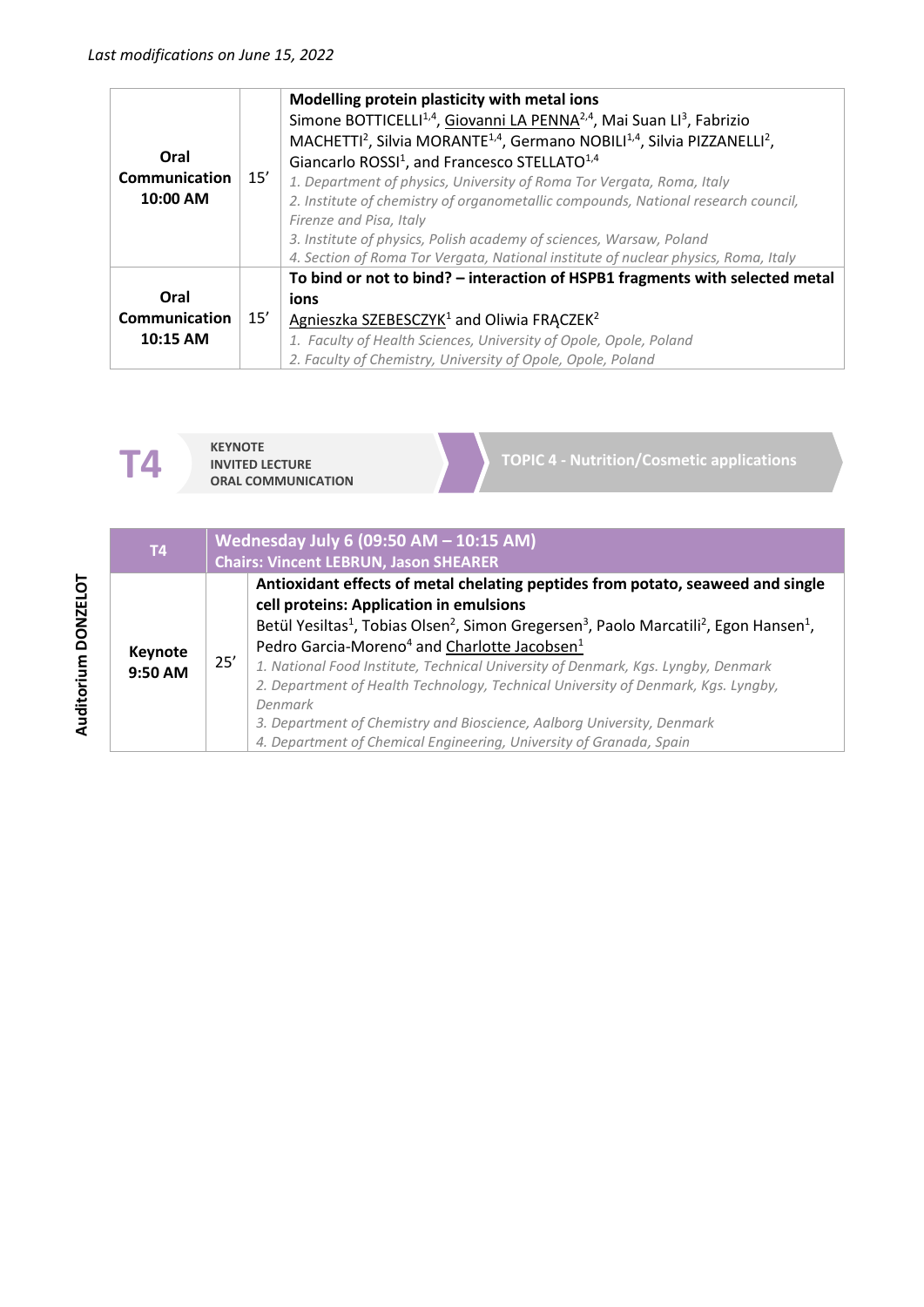**KEYNOTE INVITED LECTURE ORAL COMMUNICATION**

**TOPIC 5 - Biological and health applications**

| <b>T5. part 1</b>                   |     | Tuesday July 5 (3:05 PM - 4:00 PM)<br><b>Chairs: Alfredo ANGELES-BOZA, Lars HEMMINGSEN</b>                                                                                                                                                                                                                                                                                                                                                                                                                                                                                                                                                                                                                |  |  |
|-------------------------------------|-----|-----------------------------------------------------------------------------------------------------------------------------------------------------------------------------------------------------------------------------------------------------------------------------------------------------------------------------------------------------------------------------------------------------------------------------------------------------------------------------------------------------------------------------------------------------------------------------------------------------------------------------------------------------------------------------------------------------------|--|--|
| <b>Invited Lecture</b><br>$3:05$ PM | 20' | A Tale of Aromatic Rings: Copper Coordination within a Membrane-active<br>Peptide<br>Myriam COTTEN <sup>1</sup> , Mary ROONEY <sup>1</sup> , Alexander GREENWOOD <sup>1</sup> , Yawei XIONG <sup>1</sup> ,<br>Steven PAREDES <sup>1</sup> , David GILES <sup>2</sup> , Ella MIHAILESCU <sup>3</sup> and Alfredo ANGELES-BOZA <sup>4</sup><br>1. Department of Applied Science, William & Mary, Williamsburg, USA<br>2. Department of Biology, Geology, and Environmental Science, University of<br>Tennessee, Chattanooga, USA<br>3. Institute for Bioscience and Biotechnology Research, University of Maryland,<br>Rockville, USA<br>4. Department of Chemistry, University of Connecticut, Storrs, USA |  |  |
| <b>Invited Lecture</b><br>3:25 PM   | 20' | Hunting for Heavy Metal-Binding Peptides in Macrofungi and Linking Them<br>to Metal (Hyper)Accumulation Traits<br>Tereza LEONHARDT <sup>1</sup> , Jan SÁCKÝ <sup>1</sup> , Jan Borovička <sup>2,3</sup> , Jiří Šantrůček <sup>1</sup> and Pavel<br>KOTRBA <sup>1</sup><br>1. Department of Biochemistry and Microbiology, University of Chemistry and<br>Technology, Prague, Czech Republic<br>2. Institute of Geology, Czech Academy of Sciences, Prague, Czech Republic<br>3. Nuclear Physics Institute, Czech Academy of Sciences, Prague, Czech Republic                                                                                                                                              |  |  |
| Oral<br>Communication<br>3:45 PM    | 15' | A Water-Soluble Peptoid Chelator that Can Remove Cu2+ from Amyloid- $\beta$<br>Peptides and Stop the Formation of Reactive Oxygen Species Associated with<br><b>Alzheimer's Disease</b><br>Anastasia BEHAR <sup>1</sup> , Laurent SABATER <sup>2</sup> , Maria BASKIN <sup>1</sup> , Christelle HUREAU <sup>2</sup> and<br>Galia MAAYAN <sup>1</sup><br>1. Schulich Faculty of Chemistry, Technion, Haifa, Israel<br>2. Laboratoire de Chimie de Coordination, CNRS, Toulouse, France                                                                                                                                                                                                                     |  |  |

| T5. part 2                              | Tuesday July 5 (4:45 PM - 5:35 PM) |                                                                                                                                                                                                                                                                                                                                                                                                                                                                                                                                                |
|-----------------------------------------|------------------------------------|------------------------------------------------------------------------------------------------------------------------------------------------------------------------------------------------------------------------------------------------------------------------------------------------------------------------------------------------------------------------------------------------------------------------------------------------------------------------------------------------------------------------------------------------|
|                                         |                                    | Chairs: Joanna LACHOWICZ, Elena GIMENEZ-ARNAU                                                                                                                                                                                                                                                                                                                                                                                                                                                                                                  |
| <b>Invited Lecture</b><br>4:45 PM       | 20'                                | Diversity of copper complexes of amyloid-beta peptides and their (redox)<br>activity<br>Nina WEZYNFELD <sup>1</sup> , Dobromiła SUDZIK <sup>1,2</sup> , Katarzyna JANKOWSKA <sup>1</sup> , Mikołaj<br>PIETKA <sup>1</sup> , Aleksandra TOBOLSKA <sup>1,3</sup> and Wojciech WRÓBLEWSKI <sup>1</sup><br>1. Faculty of Chemistry, Warsaw University of Technology, Warsaw, Poland<br>2. Institute of Biochemistry and Biophysics, Polish Academy of Sciences, Warsaw,<br>Poland<br>3. Faculty of Chemistry, University of Warsaw, Warsaw, Poland |
| Oral<br><b>Communication</b><br>5:05 PM | 15'                                | <b>Enhancing Lead Detoxification Capabilities of Glutathione Through</b><br><b>Modifications</b><br>Luca SAUSER <sup>1</sup> , Tagwa MOHAMMED <sup>1</sup> , Lubomír RULÍŠEK <sup>2</sup> and Michal SHOSHAN <sup>1</sup><br>1. Department of Chemistry, University of Zurich, Zurich, Switzerland<br>2. Institute of Organic Chemistry and Biochemistry, Czech Academy of Sciences,<br>Prague, Czech Republic                                                                                                                                 |
| Oral<br>Communication<br>5:20 PM        | 15'                                | Histatins - insight into coordination chemistry, stability and antimicrobial<br>activity<br>Joanna WATŁY <sup>1</sup> , Emilia DZIEŃ <sup>1</sup> , Agnieszka MATERA-WITKIEWICZ <sup>2</sup> , Aleksandra<br>MIKOŁAJCZYK <sup>2</sup> and Magdalena ROWIŃSKA-ŻYREK <sup>1</sup><br>1. Faculty of Chemistry, University of Wrocław, Wrocław, Poland<br>2. Faculty of Pharmacy, Wrocław Medical University, Wrocław, Poland                                                                                                                      |

Amphi DONZELOT **Amphi DONZELOT**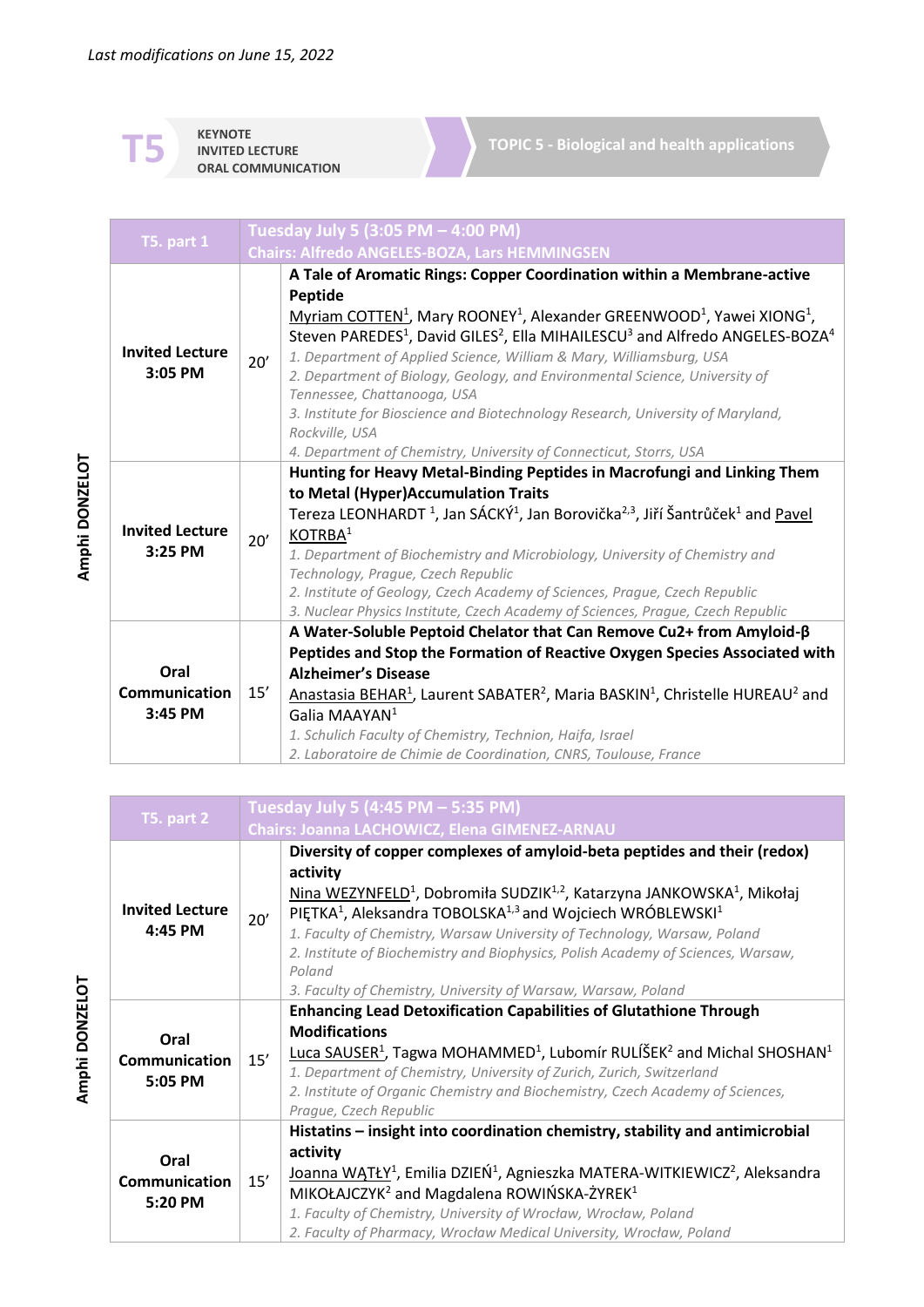| <b>T5. part 3</b>                 | Wednesday July 6 (2:15 PM - 3:50 PM)                                                                                                                                                                                                                                                                                                                                            |                                                                                                                                                                                                                                                                                                                                                                                                                                                                                                                                                                                                                                                                                                                                                                                |  |  |
|-----------------------------------|---------------------------------------------------------------------------------------------------------------------------------------------------------------------------------------------------------------------------------------------------------------------------------------------------------------------------------------------------------------------------------|--------------------------------------------------------------------------------------------------------------------------------------------------------------------------------------------------------------------------------------------------------------------------------------------------------------------------------------------------------------------------------------------------------------------------------------------------------------------------------------------------------------------------------------------------------------------------------------------------------------------------------------------------------------------------------------------------------------------------------------------------------------------------------|--|--|
|                                   |                                                                                                                                                                                                                                                                                                                                                                                 | <b>Chairs: Simone DELL'ACQUA, Ali OUADI</b>                                                                                                                                                                                                                                                                                                                                                                                                                                                                                                                                                                                                                                                                                                                                    |  |  |
| <b>Keynote</b><br>2:15 PM         | $25'$                                                                                                                                                                                                                                                                                                                                                                           | Kinetic Insights into Amyloid-B Metal Ion Interactions and Implications for AD<br>Liming YING<br>National Heart and Lung Institute, Imperial College London, London, United Kingdom                                                                                                                                                                                                                                                                                                                                                                                                                                                                                                                                                                                            |  |  |
| <b>Invited Lecture</b><br>2:40 PM | Targeting intracellular bacteria with metal-binding peptides<br>Alfredo ANGELES-BOZA <sup>1,2</sup> , Jasmin PORTELINHA <sup>1</sup> , Samuel JULIANO <sup>1</sup> , and Mark<br>$20'$<br>LIBARDO <sup>1</sup><br>1. Department of Chemistry, University of Connecticut, Storrs, CT, U.S.A.<br>2. Institute of Materials Science, University of Connecticut, Storrs, CT, U.S.A. |                                                                                                                                                                                                                                                                                                                                                                                                                                                                                                                                                                                                                                                                                                                                                                                |  |  |
| <b>Invited Lecture</b><br>3:00 PM | 20'                                                                                                                                                                                                                                                                                                                                                                             | Targeting copper(II/I) ions with short ATCUN-like and hybrid peptides in the<br>context of Alzheimer's disease<br>Christelle HUREAU <sup>1</sup> , Margot LEFEVRE <sup>1</sup> , Michael OKAFOR <sup>2,3</sup> , Paulina<br>GONZALEZ <sup>1,2</sup> , Laurent SABATER <sup>1</sup> , Nicolas VITALE <sup>3</sup> , Peter FALLER <sup>2</sup> and Charlène<br>ESMIEU <sup>1</sup><br>1. Laboratoire de Chimie de Coordination, 205 Route de Narbonne, 31077 Toulouse<br>cedex 04, France<br>2. Institut de Chimie UMR 7177, University of Strasbourg / CNRS, Strasbourg, France<br>3. Institut des Neurosciences Cellulaires et Intégratives UPR 3212, University of<br>Strasbourg / CNRS, Strasbourg, France                                                                   |  |  |
| Oral<br>Communication<br>3:20 PM  | 15'                                                                                                                                                                                                                                                                                                                                                                             | Copper Chelation and Redox Silencing Activity of Fluorophore Labelled Short<br>Peptides from Amyloid-ß Peptide<br>Yelisetty Venkata Suseela <sup>1</sup> , Sabyasachi Mandal <sup>2</sup> , Bertrand Vileno <sup>1</sup> , Govindaraju<br>Thimmiah <sup>2</sup> and Peter Faller <sup>1</sup><br>1. Institut de Chimie, UMR 7177, CNRS-Université de Strasbourg, 4 rue Blaise Pascal,<br>Strasbourg 67000, France<br>2. Bioorganic Chemistry Laboratory, New Chemistry Unit, Jawaharlal Nehru Centre for<br>Advanced Scientific Research, Jakkur, Bengaluru, 560064 Karnataka, India                                                                                                                                                                                           |  |  |
| Oral<br>Communication<br>3:35 PM  | 15'                                                                                                                                                                                                                                                                                                                                                                             | Design, molecular modeling and synthesis of a novel peptide-based chelating<br>agent for theranostic applications with 18F-Al and 177Lu complexation<br>Laurène WAGNER <sup>1,2</sup> , Raùl LOSANTOS <sup>3,4</sup> , Céline FROCHOT <sup>5</sup> , Gilles KARCHER <sup>2</sup> ,<br>Antonio MONARI <sup>3</sup> , Charlotte COLLET <sup>2,6</sup> , Samir ACHERAR <sup>1</sup><br>1. LCPM, Université de Lorraine, CNRS, Nancy, France<br>2. Nancyclotep, Plateforme d'imagerie médicale, Vandoeuvre-lès-Nancy, France<br>3. ITODYS, Université de Paris, CNRS, Paris, France<br>4. Department of Chemistry, CISQ, Universidad de La Rioja, Logroño, Spain<br>5. LRGP, Université de Lorraine, CNRS, Nancy, France<br>6. IADI, Université de Lorraine, INSERM, Nancy, France |  |  |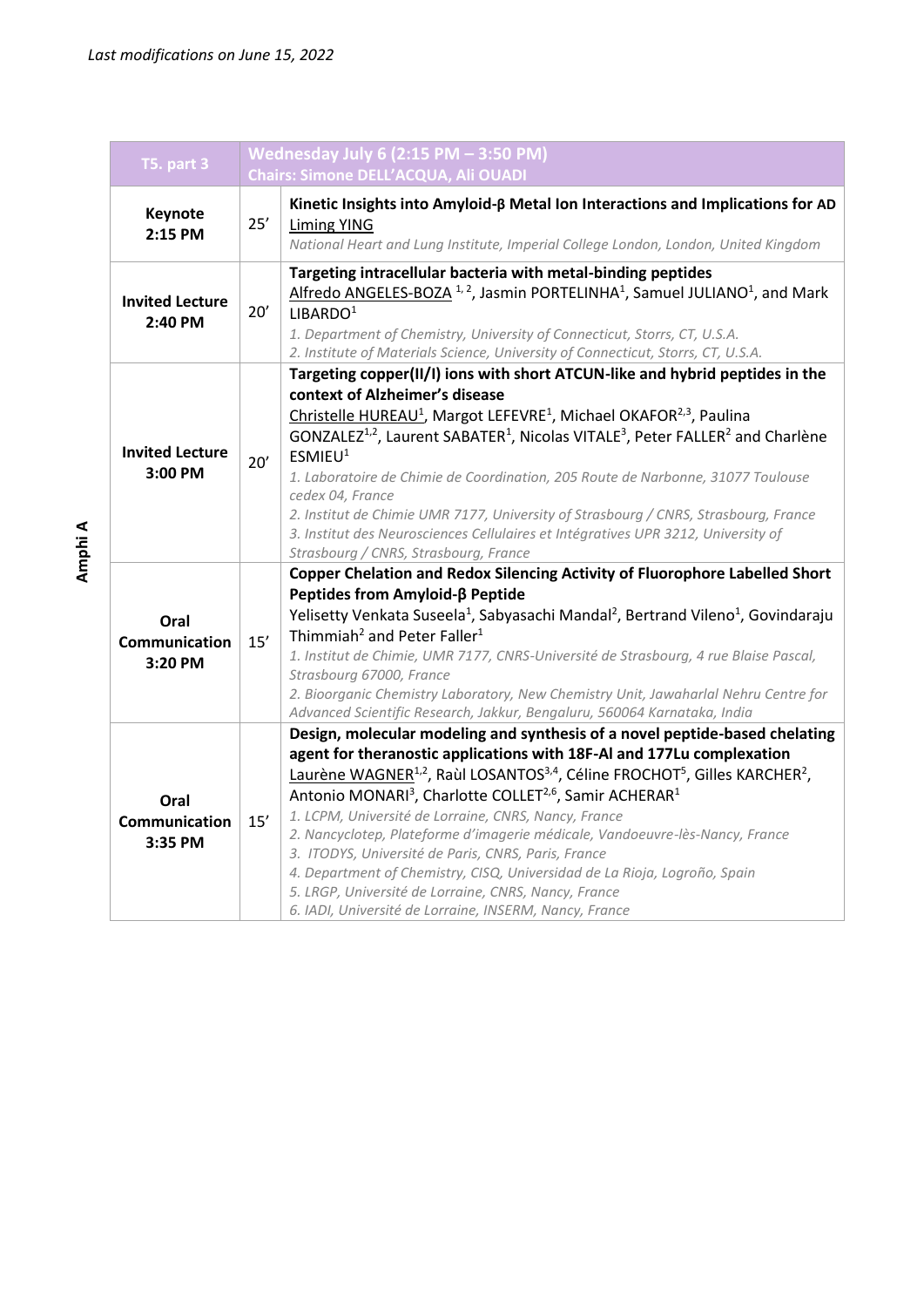| T5. part 4                         |     | Wednesday July 6 (4:40 PM $-$ 5:30 PM)<br><b>Chairs: Christelle HUREAU, Sharon RUTHSTEIN</b>                                                                                                                                                                                                                                                                                                               |  |
|------------------------------------|-----|------------------------------------------------------------------------------------------------------------------------------------------------------------------------------------------------------------------------------------------------------------------------------------------------------------------------------------------------------------------------------------------------------------|--|
| <b>Invited Lecture</b><br>4:40 PM  | 20' | Chemical Features of polyphenols, Amyloid-β and metal interactions<br>Daniela VALENSIN <sup>1</sup> , Arian KOLA <sup>2</sup> and Francesco CURRO <sup>3</sup><br>Department of Biotechnology, Chemistry and Pharmacy, University of Siena, Italy                                                                                                                                                          |  |
| Oral<br>Communication<br>$5:00$ PM | 15' | <b>Targeting Guanine-Quadruplexes Using Hemopeptides</b><br>Leen MASALHA, Nofar AVITAL SHASHA, Nurit ADIRAM and Eyal GOLUB<br>Department of Chemistry, Bar-Ilan University, Ramat-Gan, Israel                                                                                                                                                                                                              |  |
| Oral<br>Communication<br>5:15 PM   | 15' | Cu-II Binding Properties of N-Truncated Aβ Peptide: In Search of Biological<br><b>Function</b><br>Ewelina STEFANIAK <sup>1,2</sup> , Liming YING <sup>1</sup> and Wojciech BAL <sup>2</sup><br>1. National Heart and Lung Institute, Imperial College London, Molecular Sciences<br>Research Hub, London, UK<br>2. Institute of Biochemistry and Biophysics, Polish Academy of Sciences, Warsaw,<br>Poland |  |

| <b>T5. part 5</b>     |     | Thursday July 7 (2:00 PM - 3:30 PM)                                                                                                           |  |
|-----------------------|-----|-----------------------------------------------------------------------------------------------------------------------------------------------|--|
|                       |     | Chairs: Fouzia BOULMEDAIS, Katalin VARNAGY                                                                                                    |  |
|                       |     | Ratiometric luminescent detection of exchangeable Copper(II) in biological                                                                    |  |
| Oral                  |     | samples                                                                                                                                       |  |
| Communication         | 15' | Enrico FALCONE <sup>1</sup> , Olivier SENEQUE <sup>2</sup> , Laurent RAIBAUT <sup>1</sup> and Peter FALLER <sup>1</sup>                       |  |
| 2:00PM                |     | 1. Institut de Chimie (UMR 7177), Université de Strasbourg - CNRS, Strasbourg, France                                                         |  |
|                       |     | 2. LCBM (UMR 5249), Univ. Grenoble Alpes, CNRS, CEA, IRIG, Grenoble, France                                                                   |  |
|                       |     | Interaction of therapeutic and toxicological metallic compounds with model                                                                    |  |
|                       |     | peptides containing disulfide, diselenide or selenylsulfide bridges                                                                           |  |
|                       |     | Luisa RONGA <sup>1</sup> , Mikel BERNABEU DE MARIA <sup>1</sup> , Diego TESAURO <sup>2</sup> , Lara MASSAI <sup>3</sup> ,                     |  |
|                       |     | Christine ENJALBAL <sup>4</sup> , Filomena ROSSI <sup>2</sup> , Filippo PRENCIPE <sup>5</sup> , Michele SAVIANO <sup>5</sup> ,                |  |
| Oral                  |     | Luigi MESSORI <sup>3</sup> , Ryszard LOBINSKI <sup>1</sup>                                                                                    |  |
| <b>Communication</b>  | 15' | 1. Université de Pau et des Pays de l'Adour, E2S UPPA, CNRS, IPREM, Pau, France.                                                              |  |
| 2:15PM                |     | 2. Department of Pharmacy and CIRPeB, Università Federico II, 80134 Naples, Italy.                                                            |  |
|                       |     | 3. Department of Chemistry, University of Florence, Via dellaLastruccia 3-13, 50019                                                           |  |
|                       |     | Sesto Fiorentino, Italy.                                                                                                                      |  |
|                       |     | 4. IBMM, Univ Montpellier, CNRS, ENSCM, Montpellier, France.<br>5. Istituto di Cristallografia (IC), CNR Via Amendola 122/O 70126 Bari Italy. |  |
|                       |     | Understanding the effect of amino- and carboxyl-terminal protection on the                                                                    |  |
|                       |     | stability and metal chelation properties of the antimicrobial peptide                                                                         |  |
|                       |     | calcitermin                                                                                                                                   |  |
|                       |     | Denise BELLOTTI <sup>1,2</sup> , Emilia DZIEŃ <sup>2</sup> , Magdalena ROWIŃSKA-ŻYREK <sup>2</sup> and Maurizio                               |  |
| Oral<br>Communication | 15' | REMELLI <sup>3</sup>                                                                                                                          |  |
| 2:30 PM               |     | 1. Department of Environmental and Prevention Sciences, University of Ferrara,                                                                |  |
|                       |     | Ferrara, Italy                                                                                                                                |  |
|                       |     | 2. Faculty of Chemistry, University of Wrocław, Wrocław, Poland                                                                               |  |
|                       |     | 3. Department of Chemical, Pharmaceutical and Agricultural Sciences, University of                                                            |  |
|                       |     | Ferrara, Ferrara, Italy                                                                                                                       |  |
|                       |     | Understanding the interactions of Zn(II) and Cu(II) ions with the                                                                             |  |
| Oral                  |     | antimicrobial peptides isolated from marine organisms                                                                                         |  |
| Communication         | 15' | Adriana MILLER <sup>1</sup> , Aleksandra MIKOŁAJCZYK <sup>2</sup> , Agnieszka MATERA-WITKIEWICZ <sup>2</sup> ,                                |  |
| 2:45 PM               |     | Robert WIECZOREK <sup>1</sup> and Magdalena ROWIŃSKA-ŻYREK <sup>1</sup>                                                                       |  |
|                       |     | 1 Faculty of Chemistry, University of Wroclaw, Wroclaw, Poland                                                                                |  |
|                       |     | 2 Faculty of Pharmacy, Wroclaw Medical University, Wroclaw, Poland                                                                            |  |

Amphi DONZELOT **Amphi DONZELOT**

**Amphi**

**A**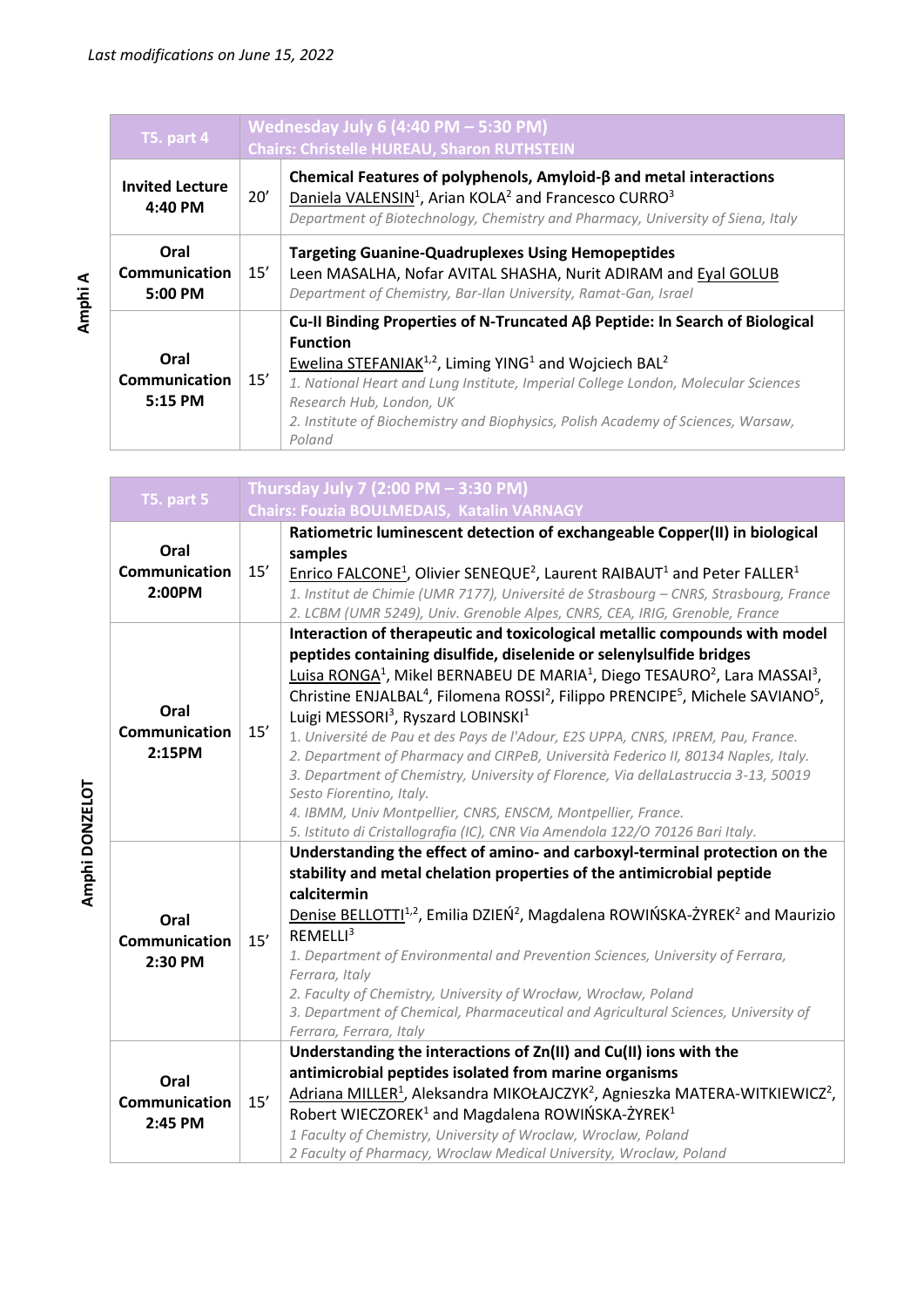| Oral<br><b>Communication</b><br>3:00 PM | 15' | Towards copper-binding peptide conjugates catalyzing ROS production for<br>antimicrobial application<br>Merwan BOURAGUBA <sup>1</sup> , Adeline SCHMITT <sup>1</sup> , Angélique SOUR <sup>1</sup> , Vincent<br>LEBRUN <sup>1</sup> , Élise GLATTARD <sup>2</sup> , Laurent RAIBAUT <sup>1</sup> , Christophe ORVAIN <sup>3</sup> , Christian<br>GAIDDON <sup>3</sup> and Peter FALLER <sup>1</sup><br>1. Biometals and Biological Chemistry, Institut de Chimie de Strasbourg (UMR 7177),<br>Strasbourg, France<br>2. Membrane Biophysics and NMR, Institut de Chimie de Strasbourg (UMR 7177),<br>Strasbourg, France<br>3. Stress Response and Innovative Therapies, Interface de Recherche Fondamentale et<br>Appliquée en Cancérologie, Strasbourg, France |
|-----------------------------------------|-----|----------------------------------------------------------------------------------------------------------------------------------------------------------------------------------------------------------------------------------------------------------------------------------------------------------------------------------------------------------------------------------------------------------------------------------------------------------------------------------------------------------------------------------------------------------------------------------------------------------------------------------------------------------------------------------------------------------------------------------------------------------------|
| Oral<br><b>Communication</b><br>3:15 PM | 15' | A series of integrin targeted ruthenium-RGD conjugates for anticancer<br>phototherapy<br>Liyan ZHANG, Sylvestre BONNET<br>Metals in Catalysis, Biomimetics and Inorganic Materials, Leiden Institute of Chemistry,<br>Leiden University, Leiden, The Netherlands                                                                                                                                                                                                                                                                                                                                                                                                                                                                                               |

| <b>T5. part 6</b>                   |     | Friday July 8 (9:40 AM - 10:25AM)<br><b>Chairs: Elena GIMENEZ-ARNAU, Liming YING</b>                                                                                                                                                                                                                                                                                                                                                                                                                                                                                                                                                                                     |  |
|-------------------------------------|-----|--------------------------------------------------------------------------------------------------------------------------------------------------------------------------------------------------------------------------------------------------------------------------------------------------------------------------------------------------------------------------------------------------------------------------------------------------------------------------------------------------------------------------------------------------------------------------------------------------------------------------------------------------------------------------|--|
| Oral<br>Communication<br>9:40 AM    | 15' | Interaction of Cu (II) with phosphorylated and non-phosphorylated peptides,<br>models of the longest tau isoform.<br>Dimitra KYRIAKOU <sup>1</sup> , Vassilios MOUSSIS <sup>2</sup> , Eleni BLETSA <sup>3</sup> , Yiannis ELIGIANNAKIS <sup>3</sup><br>and Gerasimos MALANDRINOS <sup>1</sup><br>1. Laboratory of Inorganic Chemistry, Department of Chemistry, University of Ioannina,<br>Ioannina, Greece<br>2. Laboratory of Protein and Peptide Chemistry, Department of Chemistry, University<br>of Ioannina, Ioannina, Greece<br>3. Laboratory of Physics Chemistry of Materials & Environment, Department of Physics,<br>University of Ioannina, Ioannina, Greece |  |
| Oral<br>Communication<br>$9:55$ AM  | 15' | <b>Cyclic Tetrapeptides: Novel Remedy for Lead Poisoning</b><br>Tagwa MOHAMMED <sup>1</sup> , Christoph MEIER <sup>1</sup> , Lubomír RULÍŠEK <sup>2</sup> and Michal<br>SHOSHAN <sup>1</sup><br>1. Department of Chemistry, University of Zurich, Zurich, Switzerland<br>2. Institute of Organic Chemistry and Biochemistry, Czech Academy of Sciences,<br>Prague, Czech Republic                                                                                                                                                                                                                                                                                        |  |
| Oral<br>Communication<br>$10:10$ AM | 15' | Interaction between hemin and peptides relevant to neurodegenerative<br>diseases<br>Simone DELL'ACQUA, Chiara BACCHELLA, a Luigi CASELLA, Enrico MONZANI<br>Dipartimento di Chimica, Università di Pavia, Via Taramelli 12, 27100, Pavia, Italy                                                                                                                                                                                                                                                                                                                                                                                                                          |  |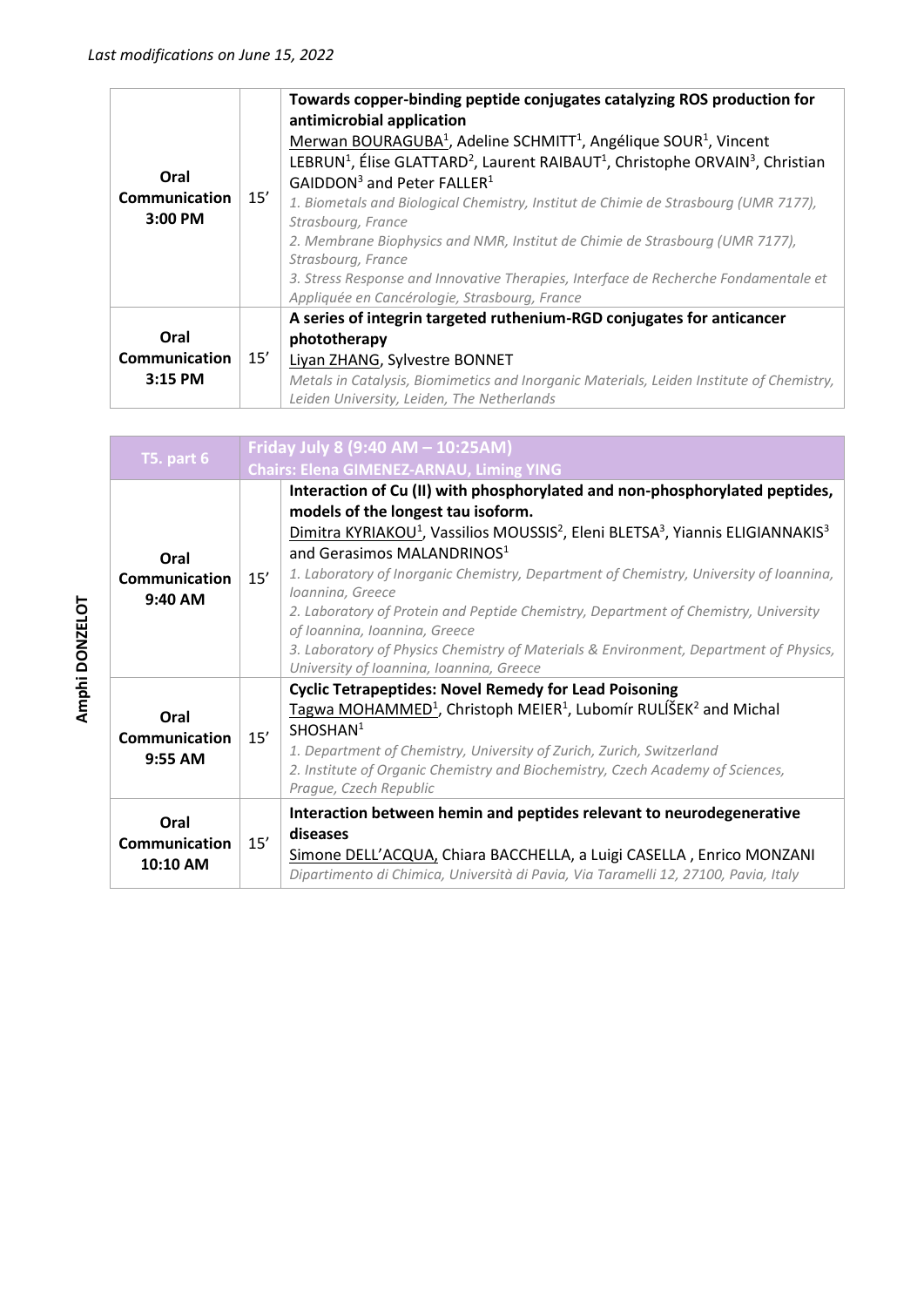**KEYNOTE INVITED LECTURE**<br> **CRAL COMMUNICATION**  **TOPIC 6: Detoxification & Environment applications**

| T6.part 1                          |     | Wednesday July 6 (09:50 AM - 10:35 AM)<br><b>Chairs: Gabriele MELONI, Marie-Odile SIMONNOT</b>                                                                                                                                                                                                                                                    |  |
|------------------------------------|-----|---------------------------------------------------------------------------------------------------------------------------------------------------------------------------------------------------------------------------------------------------------------------------------------------------------------------------------------------------|--|
| Keynote<br>09:50 AM                | 25' | <b>Metallothioneins - Proteins with Peptidic Properties</b><br>Eva FREISINGER<br>Department of Chemistry, University of Zurich, Zurich, Switzerland                                                                                                                                                                                               |  |
| <b>Invited Lecture</b><br>10:15 AM | 20' | <b>Lead-Detoxifying Short Peptides</b><br>Michal SHOSHAN <sup>1</sup> , Tagwa MOHAMMED <sup>1</sup> , Luca SAUSER <sup>1</sup> and Lubomír RULÍŠEK <sup>2</sup><br>1 Department of Chemistry, University of Zurich, Zurich, Switzerland<br>2 Institute of Organic Chemistry and Biochemistry, Czech Academy of Sciences, Praha,<br>Czech Republic |  |

| T6.part 2                          |     | Wednesday July 6 (11:25 AM - 12:20 PM)<br>Chairs: Gabriele MELONI, Marie-Odile SIMONNOT                                                                                                                                                                                              |  |  |
|------------------------------------|-----|--------------------------------------------------------------------------------------------------------------------------------------------------------------------------------------------------------------------------------------------------------------------------------------|--|--|
| <b>Invited Lecture</b><br>11:25 AM | 20' | Irreversible silver binding to zinc finger peptides causes the formation<br>of multinuclear AgnSn clusters and loss of their function<br>Artur KREZEL<br>Department of Chemical Biology, Faculty of Biotechnology University of Wrocław,<br>Joliot-Curie 14a, 50-383 Wrocław, Poland |  |  |
| <b>Invited Lecture</b><br>11:45 AM | 20' | Phytochelatins - multi-tasking metal-binding peptides<br>Stephan CLEMENS <sup>1</sup> , Erik PISCHKE <sup>2</sup> , Sarah NITSCHE and Michael WEBER <sup>3</sup><br>Department of Plant Physiology, University of Bayreuth, Bayreuth, Germany                                        |  |  |
| Oral<br>Communication<br>12:05 PM  | 15' | How can metals present in hyperaccumulator plants be recovered?<br>Marie-Odile SIMONNOT, Baptiste LAUBIE<br>LRGP, Université de Lorraine-CNRS, Nancy, France                                                                                                                         |  |  |

|                      | T6.part 3                          |     | Thursday July 7 (10:15 AM - 10:35 PM)<br><b>Chairs: Marie-Christine AVERLANT-PETIT, Michal SHOSHAN</b>                                                                                                                                                                                                                                      |
|----------------------|------------------------------------|-----|---------------------------------------------------------------------------------------------------------------------------------------------------------------------------------------------------------------------------------------------------------------------------------------------------------------------------------------------|
| jот<br><b>DONZEL</b> | <b>Invited Lecture</b><br>10:15 AM | 20' | <b>Complementary Roles of Metallothioneins and Phytochelatins in Cd</b><br><b>Detoxification of Animals? Facts and Questions</b><br>Reinhard DALLINGER, Martin DVORAK, Veronika PEDRINI-MARTHA, and<br><b>Reinhard LACKNER</b><br>Department of Zoology and Center for Molecular Biosciences Innsbruck, University of<br>Innsbruck, Austria |

|                   | T6.part 4                           |     | Friday July 8 (9:20 AM - 9:40 AM)<br>Chairs: Elena GIMENEZ-ARNAU, Liming YING                                                                                                                                                                                                                                                                                                                                                                                                                                    |
|-------------------|-------------------------------------|-----|------------------------------------------------------------------------------------------------------------------------------------------------------------------------------------------------------------------------------------------------------------------------------------------------------------------------------------------------------------------------------------------------------------------------------------------------------------------------------------------------------------------|
| Amphi<br>DONZELOT | <b>Invited Lecture</b><br>$9:20$ AM | 20' | Antioxidant and divalent metal chelating properties of milk lactoferrin<br>Céline CAKIR-KIEFER <sup>1</sup> , Faiez HENTATI <sup>1</sup> , Zhanar NARMURATOVA <sup>2</sup> , Jean-Michel<br>GIRARDET <sup>3</sup> , Meyramkul NARMURURATOVA <sup>2</sup><br>1. Université de Lorraine, INRAE, URAFPA, 54000 Nancy, France<br>2. Kazakh National University Al-Farabi, Faculty of Biology and Biotechnology, 050040<br>Almaty, Kazakhstan<br>3. Université de Lorraine, INRAE, IAM, UMR 1136, 54000 Nancy, France |

**Amphi A**

**Amphi**

**A**

**Amphi**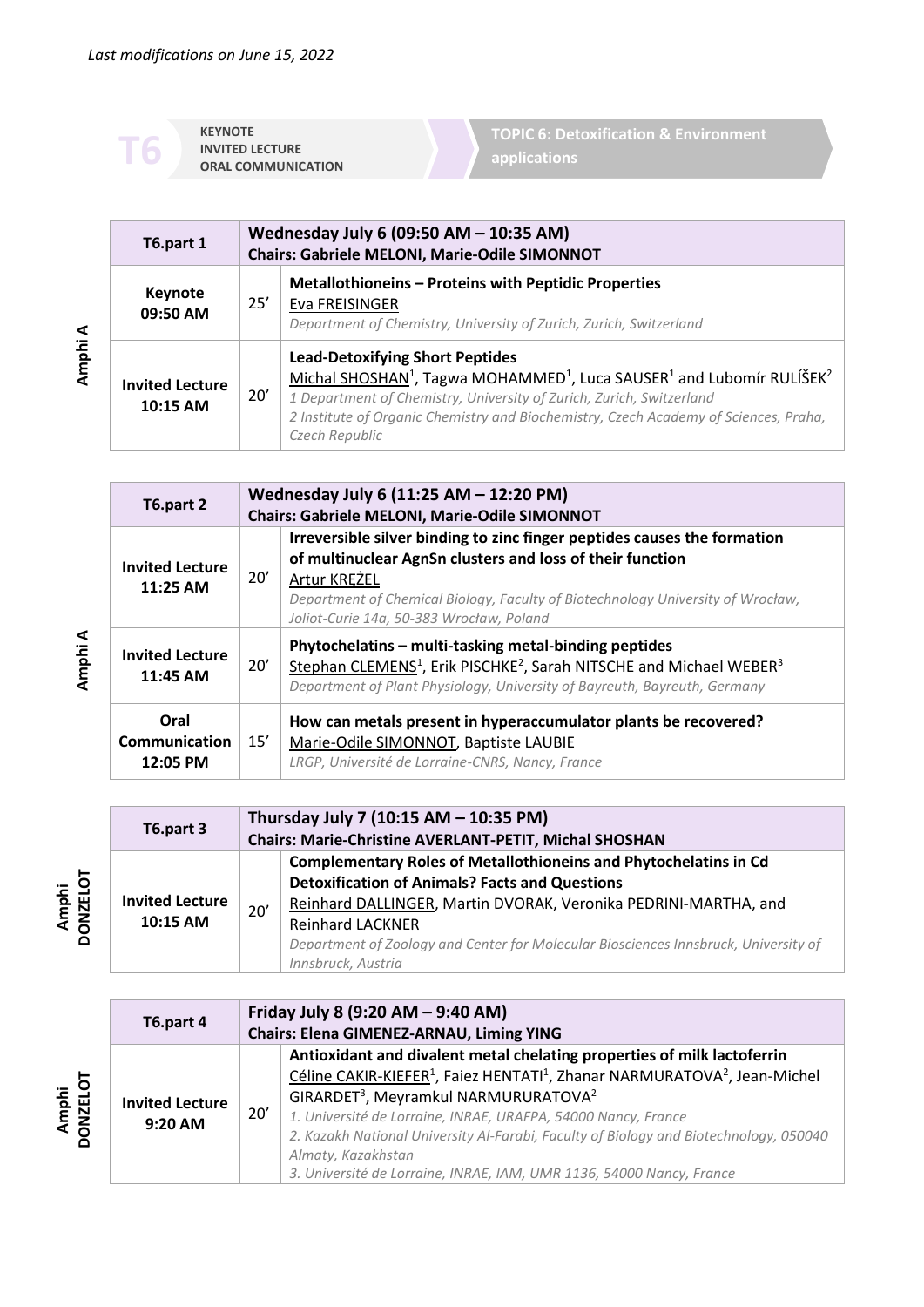**KEYNOTE IORAL COMMUNICATION** 

|                   | <b>T7. part 1</b>         | Thursday July 7 (9:50 AM - 10:15 AM)<br><b>Chairs: Marie-Christine AVERLANT-PETIT, Michal SHOSHAN</b>                                                                                                                                                                                                                                                                                                                                                                |
|-------------------|---------------------------|----------------------------------------------------------------------------------------------------------------------------------------------------------------------------------------------------------------------------------------------------------------------------------------------------------------------------------------------------------------------------------------------------------------------------------------------------------------------|
| Amphi<br>DONZELOT | <b>Keynote</b><br>9:50 AM | Metal-induced peptide folding and assembly<br>Tomohisa SAWADA <sup>1,2</sup> and Makoto FUJITA <sup>1,3</sup><br>1. Department of Applied Chemistry, School of Engineering, The University of Tokyo, Tokyo,<br>25'<br>Japan<br>2. JST-PRESTO, Saitama, Japan<br>3. Division of Advanced Molecular Science, Institute for Molecular Science, Okazaki, Japan                                                                                                           |
|                   | <b>T7. part 2</b>         | Thursday July 7 (11:10 AM - 12:00 AM)<br><b>Chairs: Ivan KORENDOVYCH, Vincent LEBRUN</b>                                                                                                                                                                                                                                                                                                                                                                             |
|                   | مستغمم الممغانيما         | Construction of Stimuli-responsive Materials Containing a Metalloporphyrin-<br>Peptide Conjugate as a Building Block<br>$\ldots$ $\ldots$ $\ldots$ $\ldots$ $\ldots$ $\ldots$ $\ldots$ $\ldots$ $\ldots$ $\ldots$ $\ldots$ $\ldots$ $\ldots$ $\ldots$ $\ldots$ $\ldots$ $\ldots$ $\ldots$ $\ldots$ $\ldots$ $\ldots$ $\ldots$ $\ldots$ $\ldots$ $\ldots$ $\ldots$ $\ldots$ $\ldots$ $\ldots$ $\ldots$ $\ldots$ $\ldots$ $\ldots$ $\ldots$ $\ldots$ $\ldots$ $\ldots$ |

| <b>Invited Lecture</b><br>11:10       | 20' | Koji OOHORA <sup>1</sup> and Takashi HAYASHI <sup>1</sup><br>Department of Applied Chemistry, Graduate School of Engineering, Osaka University, Suita,<br>Japan                                                                                                                                                                                                                                                                                                                                                                                                                                                                                                                                                                                                              |
|---------------------------------------|-----|------------------------------------------------------------------------------------------------------------------------------------------------------------------------------------------------------------------------------------------------------------------------------------------------------------------------------------------------------------------------------------------------------------------------------------------------------------------------------------------------------------------------------------------------------------------------------------------------------------------------------------------------------------------------------------------------------------------------------------------------------------------------------|
| Oral<br><b>Communication</b><br>11:30 | 15' | Rare Earth phosphor-binding peptides for the functionalization of magnetic<br>nanoparticles and application in biomagnetic separation<br>Peter BOELENS, Caroline BOBETH, Sabine MATYS, Katrin POLLMANN and Franziska<br><b>LEDERER</b><br>Helmholtz-Zentrum Dresden-Rossendorf, Helmholtz Institute Freiberg for Resource<br>Technology, Freiberg, Germany                                                                                                                                                                                                                                                                                                                                                                                                                   |
| Oral<br><b>Communication</b><br>11:45 | 15' | Zn2+-Coordination-Driven Helical Dodecapeptide Assembly Hydrogel with Bio-<br><b>Adhesive and Bone Regeneration Functions</b><br>Di WU <sup>1</sup> , Shuzhen CHENG <sup>1</sup> , Zhe XU <sup>1</sup> , Lishu WANG <sup>2</sup> , Hesham El-SEEDI <sup>3</sup> , Guanghua<br>ZHAO <sup>4</sup> , Xianbing $XU1$ , and Ming DU <sup>1</sup><br>1. School of Food Science and Technology, Dalian Polytechnic University, Dalian, China<br>2. Division of Hematology and Oncology, Department of Medicine, Medical College of<br>Wisconsin, USA<br>3. Division of Pharmacognosy, Department of Medicinal Chemistry, Biomedical Centre,<br>Uppsala University, Sweden<br>4. College of Food Science & Nutritional Engineering, China Agricultural University, Beijing,<br>China |

| <b>T7. part 3</b>                  |     | Friday July 8 (11:10 AM - 11:55 AM)<br><b>Chairs: Marie-Christine AVERLANT-PETIT, Loic STEPHAN</b>                                                                                                                                                                                                                                                                                                                                                                                                    |  |  |
|------------------------------------|-----|-------------------------------------------------------------------------------------------------------------------------------------------------------------------------------------------------------------------------------------------------------------------------------------------------------------------------------------------------------------------------------------------------------------------------------------------------------------------------------------------------------|--|--|
| <b>Keynote</b><br>11:10 PM         | 25' | Self-defensive peptidic based coatings against bacteria and yeast<br>Gwenaëlle CADO <sup>1</sup> , Rizwan ASLAM, Lydie SEON <sup>1</sup> , Halima KERDJOUD <sup>2</sup> , Marie-Hélène<br>METZ-BOUTIGUE <sup>3</sup> , Loïc JIERRY <sup>1</sup> , Pierre SCHAAF <sup>3</sup> and Fouzia BOULMEDAIS <sup>1</sup><br>1. Institut Charles Sadron, CNRS, Strasbourg, France<br>2. BIOS, Université de Reims Champagne Ardennes<br>3. Biomaterials and Bioengineering UMR 1121, INSERM, Strasbourg, France |  |  |
| <b>Invited Lecture</b><br>11:35 AM | 20' | Metal-promoted Assembly of Peptide-based Materials for Regenerative Medicine<br>Jean CHMIELEWSKI (presentation by Michael JORGENSEN)<br>Department of Chemistry, Purdue University, West Lafayette IN, USA                                                                                                                                                                                                                                                                                            |  |  |

**Amphi A**

**Amphi DONZELOT**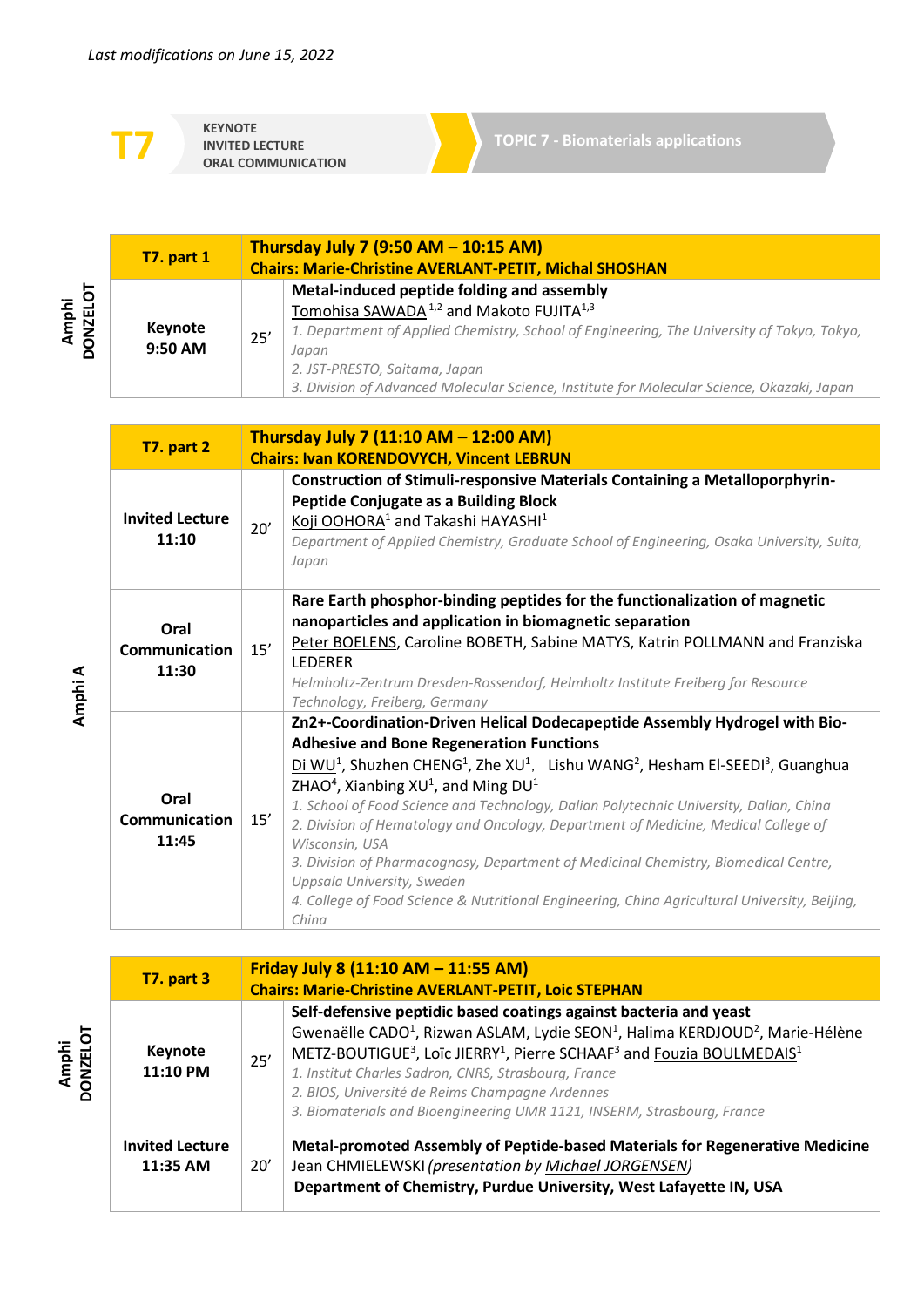**KEYNOTE INVITED LECTURE ORAL COMMUNICATION** **TOPIC 8 - Catalysis and Biocatalysis (metalloenzymes)**

|                  | T8.part 1                          |     | Wednesday July 6 (10:15 AM - 10:35 AM)<br><b>Chairs: Vincent LEBRUN, Jason SHEARER</b>                                                                                                                                                                                                                                                                                                                                                                                                                                                                                                                                                                                                             |
|------------------|------------------------------------|-----|----------------------------------------------------------------------------------------------------------------------------------------------------------------------------------------------------------------------------------------------------------------------------------------------------------------------------------------------------------------------------------------------------------------------------------------------------------------------------------------------------------------------------------------------------------------------------------------------------------------------------------------------------------------------------------------------------|
| <b>DONZELOT</b>  | <b>Invited Lecture</b><br>10:15 AM | 20' | Copper binding at His-His sites of model peptides: implications on oxidase<br>activity<br>Silvia GENTILI <sup>1</sup> , Olga IRANZO <sup>2</sup> and Matteo TEGONI <sup>1</sup><br>1. Department of Chemistry, Life Sciences and Environmental Sustainability, University<br>of Parma, Parma, Italy<br>2. CNRS Centrale Marseille, Institut des Sciences Moléculaires de Marseille, Aix<br>Marseille Université, Marseille, France                                                                                                                                                                                                                                                                 |
|                  | T8.part 2                          |     | Wednesday July 6 (11:25 AM - 12:00 PM)<br><b>Chairs: Raphaël SCHNEIDER, Jason SHEARER</b>                                                                                                                                                                                                                                                                                                                                                                                                                                                                                                                                                                                                          |
|                  | <b>Invited Lecture</b><br>11:25    | 20' | A bioinspired peptidic approach to develop copper catalysts for sustainable<br>oxidation reactions<br>Alexandre HAUTIER <sup>1</sup> , Pierre ROUSSELOT-PAILLEY <sup>1</sup> , Daniela VALENSIN <sup>2</sup> , Tiago<br>CARVALHO <sup>1</sup> , Jalila SIMAAN <sup>1</sup> , Bruno FAURE <sup>1</sup> , Pedro MATEUS <sup>3</sup> , Rita DELGADO <sup>3</sup><br>and Olga IRANZO <sup>1</sup><br>1. iSm2, Aix-Marseille University, CNRS, Centrale Marseille, Marseille, France<br>2. Department of Biotechnology, Chemistry and Pharmacy, University of Siena, Siena,<br>Italy<br>3. Instituto de Tecnologia Química e Biológica António Xavier, Universidade Nova de<br>Lisboa, Oeiras, Portugal |
| i<br>Biblic<br>F | Oral<br><b>Communication</b>       | 15' | Fighting oxidative stress thanks to Ni-SOD mimics<br>Pawel GUINARD <sup>1,2</sup> , Jérémy DOMERGUE <sup>1,2</sup> , Jacques PECAUT <sup>1</sup> , Pascale MALDIVI <sup>1</sup> ,<br>Alan LE-GOFF <sup>2</sup> , Olivier PROUX <sup>3</sup> , Sarah HOSTACHY <sup>1</sup> , Carole DUBOC <sup>2</sup> and Pascale<br>DELANGLE <sup>1</sup>                                                                                                                                                                                                                                                                                                                                                         |

**11:45** *1. Systèmes Moléculaires et nanoMatériaux pour l'Energie et la Santé (SyMMES), Grenoble, France 2. Département de Chimie Moléculaire (DCM), Grenoble, France* 

*3. Observatoire des Sciences de l'Univers de Grenoble (OSUG), Grenoble, France*

| T8.part 3              |     | Wednesday July 6 (4:40 PM $-$ 5:35 PM)                                                                                                   |
|------------------------|-----|------------------------------------------------------------------------------------------------------------------------------------------|
|                        |     | <b>Chairs: Anabella IVANCICH, Vincent LEBRUN</b>                                                                                         |
|                        |     | Catalytic Amyloids Promote Carbon Dioxide Hydration with Efficiencies that                                                               |
| <b>Invited Lecture</b> | 20' | <b>Rival those of Native Carbonic Anhydrases</b>                                                                                         |
| 4:40 PM                |     | Ivan KORENDOVYCH                                                                                                                         |
|                        |     | Department of Chemistry, Syracuse University, Syracuse, NY, USA                                                                          |
|                        |     | Understanding Differential {Fe-O2}n- Reactivity Effected By Mononuclear                                                                  |
| <b>Invited Lecture</b> |     | Non-Heme Iron Containing Metalloenzymes Using Metallopeptide Based                                                                       |
| 5:00                   | 20' | <b>Models</b>                                                                                                                            |
|                        |     | <b>Jason SHEARER</b>                                                                                                                     |
|                        |     | Department of Chemistry, Trinity University, San Antonio, TX, U.S.A.                                                                     |
|                        |     | Copper complexes as bioinspired models for lytic polysaccharide                                                                          |
|                        |     | monooxygenases (LPMO)                                                                                                                    |
|                        |     | Azza HASSOON <sup>1,4</sup> , Attila SZORCSIK <sup>1</sup> , Lívia FÜLÖP <sup>2</sup> , Nóra MAY <sup>3</sup> , Tamás GAJDA <sup>1</sup> |
| Oral                   |     | 1. Department of Inorganic and Analytical Chemistry, University of Szeged, Szeged,                                                       |
| <b>Communication</b>   | 15' | Hungary                                                                                                                                  |
| 5:20                   |     | 2. Institute of Medical Chemistry, University of Szeged, Szeged, Hungary                                                                 |
|                        |     | 3. Institute of Organic Chemistry, Research Centre for Natural Sciences HAS, Budapest,                                                   |
|                        |     | Hungary                                                                                                                                  |
|                        |     | 4. Chemistry Department, Faculty of Science, Mansoura University, Mansoura, Egypt                                                        |

Amphi DONZELOT **Amphi DONZELOT**

**Amphi**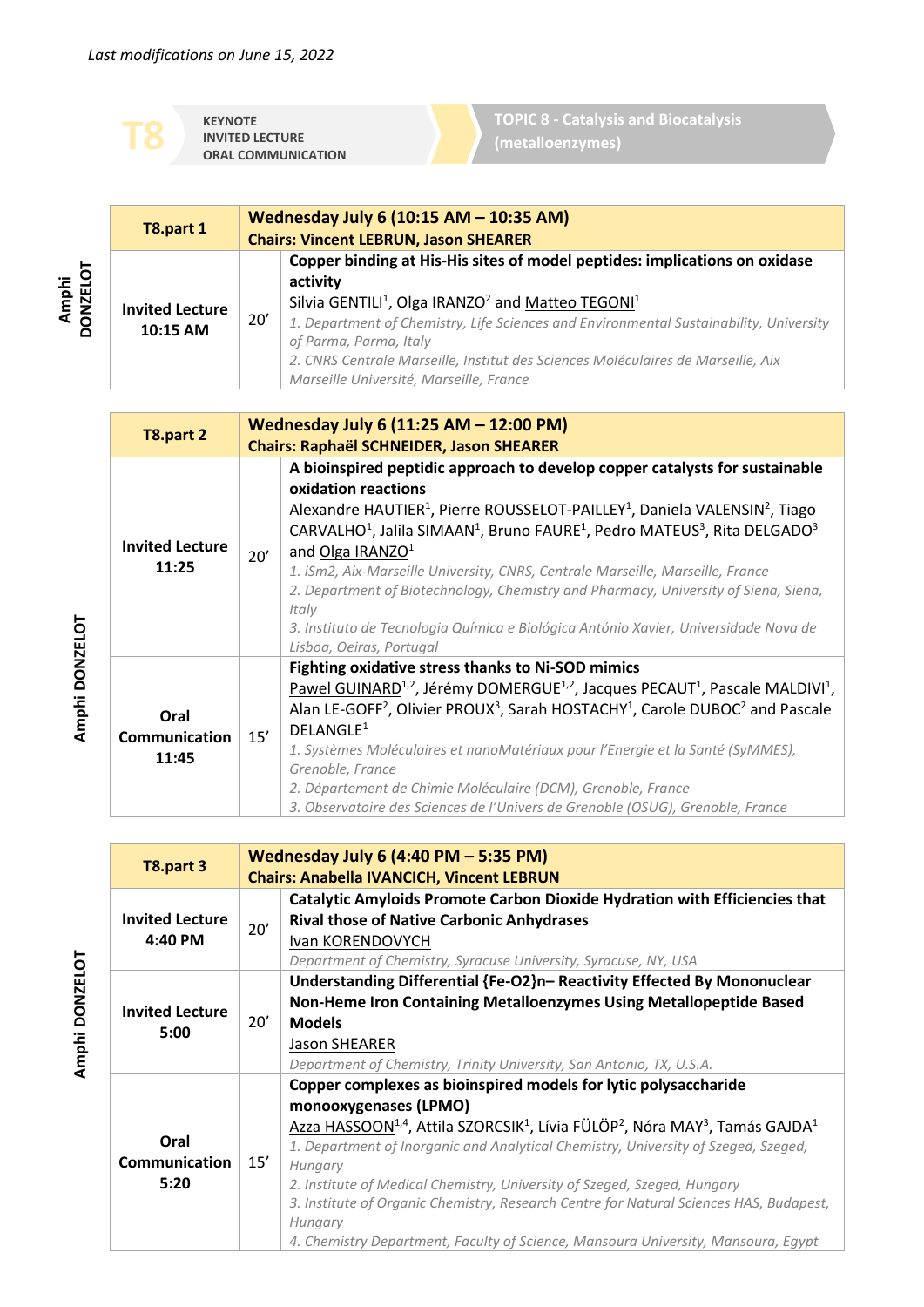**P POSTER SESSION**

**Wednesday 6 July – 10:35 AM - 11:20 AM (SP1) Thursday 7 July – 01:15 PM – 2:00 PM (SP2)**

| <b>T1</b>           | <b>TOPIC 1: Chemical design / Proteolysis</b>                                                                                                                                                                                                                                                                                                                                                                                                                                                                                                                                                                            |
|---------------------|--------------------------------------------------------------------------------------------------------------------------------------------------------------------------------------------------------------------------------------------------------------------------------------------------------------------------------------------------------------------------------------------------------------------------------------------------------------------------------------------------------------------------------------------------------------------------------------------------------------------------|
| SP1-T1-01<br>397050 | Complexation of copper(II) ion by camel milk casein tryptic hydrolysate<br>Faiez HENTATI <sup>1</sup> , Katalin SELMECZI <sup>2</sup> , Ainissa AKINDYKOVA <sup>3</sup> , Stefan JURJANZ <sup>1</sup> ,<br>Jean-Michel GIRARDET <sup>4</sup> , Almagul BAUBEKOVA <sup>3</sup> , Céline CAKIR-KIEFER <sup>1</sup><br>1. Université de Lorraine, INRAE, URAFPA, 54000 Nancy, France<br>2. Université de Lorraine, CNRS, L2CM, UMR 7053, 54000 Nancy, France<br>3. Kazakh National University Al-Farabi, Faculty of Biology and Biotechnology, 050040<br>Almaty, Kazakhstan<br>4. INRAE, IAM, UMR 1136, 54000 Nancy, France |
| SP1-T1-02<br>393528 | Rational design of a new family of lanthanide-binding peptides<br>Emilie MATHIEU, Thomas PICHON and Christelle HUREAU<br>Laboratoire de Chimie de Coordination (UPR 8241), Toulouse, France                                                                                                                                                                                                                                                                                                                                                                                                                              |
| SP1-T1-03<br>397168 | Rational design of antioxidant metal-chelating peptides with dual<br>direct/indirect mode of action<br>Gizella CSIRE <sup>1</sup> , François DUPIRE <sup>1</sup> , Laetitia CANABADY-ROCHELLE <sup>2</sup> , Loïc STEFAN <sup>3</sup><br>and Katalin SELMECZI <sup>1</sup><br>1. Université de Lorraine, CNRS, L2CM, F-54000 Nancy, France<br>2. Université de Lorraine, CNRS, LRGP, F-54000 Nancy, France<br>3. Université de Lorraine, CNRS, LCPM, F-54000 Nancy, France                                                                                                                                               |

| T <sub>2</sub>      | <b>TOPIC 2: Screening/Separation of MBP</b>                                                                                                                                                                                                                                                                                                                                                                                                                                                                                                                             |
|---------------------|-------------------------------------------------------------------------------------------------------------------------------------------------------------------------------------------------------------------------------------------------------------------------------------------------------------------------------------------------------------------------------------------------------------------------------------------------------------------------------------------------------------------------------------------------------------------------|
| SP1-T2-03<br>393585 | In Silico Screening of Metal-Chelating Peptides present in Tilapia Scale<br><b>Protein Hydrolysates</b><br>Jairo CAMAÑO <sup>1,2</sup> , Roda BOUNACEUR <sup>1</sup> , José ZAPATA <sup>2</sup> , Katalin SELMECZI <sup>3</sup> and<br>Laetitia CANABADY-ROCHELLE <sup>1</sup><br>1 Université de Lorraine, CNRS, LRGP, F-54000 Nancy, France<br>2Universidad de Antioquia, CIFAL, NUTEC, 050010 Medellín, Colombia<br>3Université de Lorraine, CNRS, L2CM, F-54000 Nancy, France                                                                                       |
| SP1-T2-04<br>397110 | Metal-Chelating Peptides Separation: Effects of different parameters on<br>their IMAC simulation<br>Rachel IRANKUNDA <sup>1</sup> , Jairo CAMAÑO <sup>1</sup> , Alexandra MARC <sup>1</sup> , Mads BJORLIE <sup>2</sup> ,<br>Sandrine BOSCHI-MULLER <sup>3</sup> , Charlotte JACOBSEN <sup>2</sup> , Laurence MUHR <sup>1</sup> and<br>Laetitia CANABADY-ROCHELLE <sup>1</sup><br>1. Université de Lorraine, CNRS, LRGP, Nancy, France<br>2. Technical University of Denmark, Food Department, Lyngby, Denmark<br>3. Université de Lorraine, CNRS, IMOPA, Nancy, France |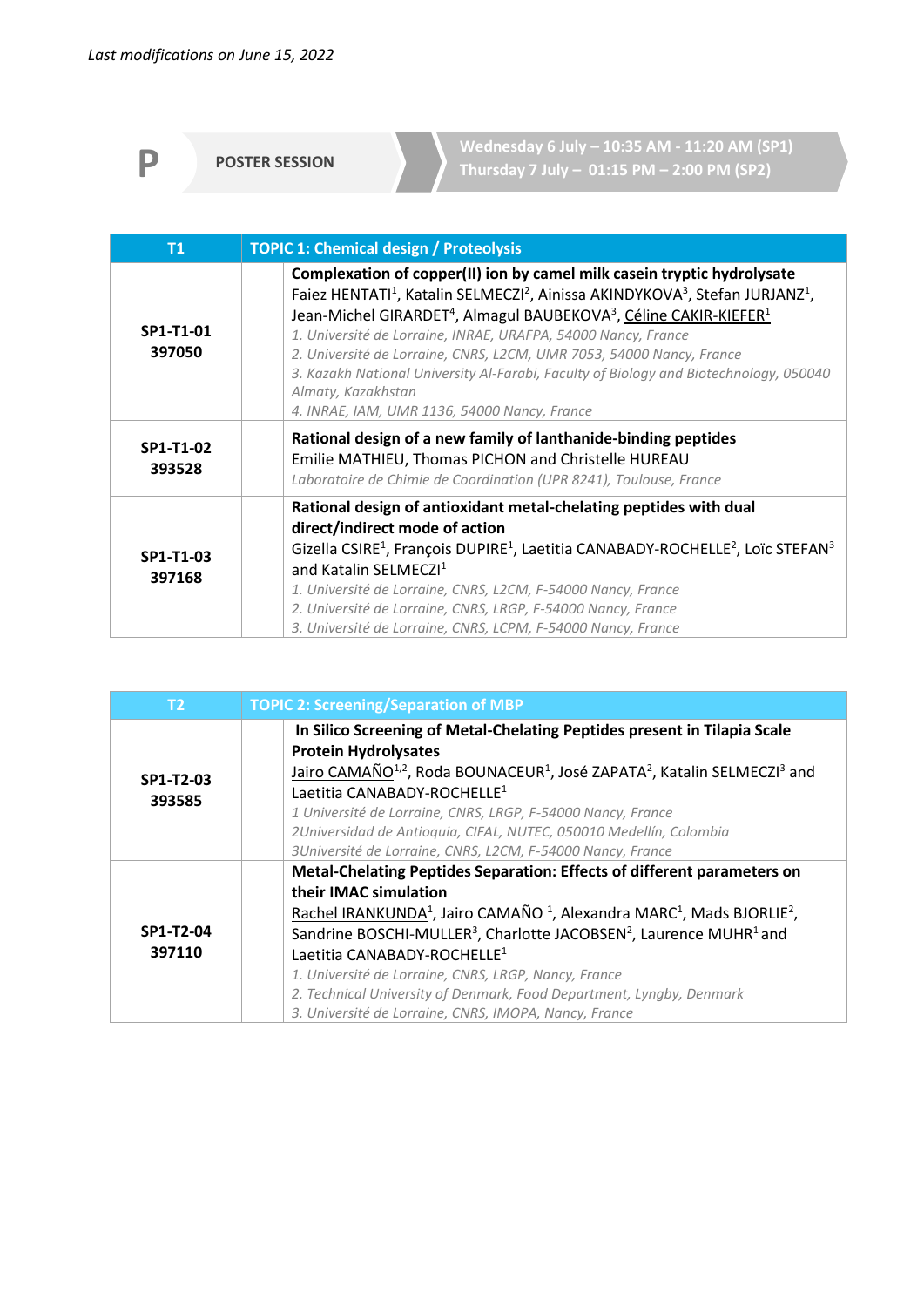| T <sub>3</sub>      | <b>TOPIC 3 - Peptides-Metal ion interactions</b>                                                                                                                                                                                                                                                                                                                                                                                                                                                                                                                                                                                           |
|---------------------|--------------------------------------------------------------------------------------------------------------------------------------------------------------------------------------------------------------------------------------------------------------------------------------------------------------------------------------------------------------------------------------------------------------------------------------------------------------------------------------------------------------------------------------------------------------------------------------------------------------------------------------------|
| SP1-T3-05<br>393546 | Behavior of Ag+ binding on HXXH and MXXM peptides<br>Alexandre BIANCHI, Florian MARQUENET and Katharina M. FROMM<br>Department of Chemistry, University of Fribourg, Fribourg, Switzerland                                                                                                                                                                                                                                                                                                                                                                                                                                                 |
| SP1-T3-06<br>386651 | Lanmodulin Peptides - Unravelling the Binding Properties of the EF-Hand<br>Loop Sequences Stripped from the Structural Corset<br>Sophie GUTENTHALER <sup>1</sup> , Satoru TSUSHIMA <sup>2,3</sup> , Robin STEUDTNER <sup>2</sup> , Manuel<br>$GALER1$ , Anja HOFFMANN-RÖDER <sup>1</sup> , Björn DROBOT <sup>2</sup> and Lena DAUMANN <sup>1</sup><br>1 Department of Chemistry, Ludwig-Maximilians-University, Munich, Germany<br>2 Institute of Resource Ecology, Helmholtz-Zentrum Dresden-Rossendorf, Dresden,<br>Germany<br>3 World Research Hub Initiative, World Research Hub Initiative, Tokyo, Japan                              |
| SP1-T3-07<br>397121 | Silver binding to a peptide model of Rad50 interprotein hook domain<br>Olga KERBER, Józef TRAN, Alicja MISIASZEK, Aleksandra CHORĄŻEWSKA and<br>Artur KREZEL<br>Department of Chemical Biology, Faculty of Biotechnology University of Wrocław,<br>Wrocław, Poland                                                                                                                                                                                                                                                                                                                                                                         |
| SP1-T3-08<br>397171 | New ATCUN peptides to prevent ROS formed by Amyloid-B bound Copper:<br>evidence for a sequence - activity relationship<br>Margot LEFEVRE, Charlène ESMIEU and Christelle HUREAU<br>Laboratoire de Chimie de Coordination, CNRS UPR 8241, Toulouse, France                                                                                                                                                                                                                                                                                                                                                                                  |
| SP1-T3-09<br>394782 | Modeling coordination properties of the bacterial metal ions transport<br>system Feo<br>Bartosz ORZEŁ <sup>1</sup> , Małgorzata OSTROWSKA <sup>1</sup> , Massimiliano PEANA <sup>2</sup> and Elżbieta<br>GUMIENNA-KONTECKA <sup>1</sup><br>1. Faculty of Chemistry, University of Wrocław, Wrocław, Poland<br>2. Department of Chemistry and Pharmacy, University of Sassari, Sassari, Italy                                                                                                                                                                                                                                               |
| SP1-T3-10<br>390286 | Impact of Cu(II) and Al(III) on the conformational landscape of amyloid $\beta$ 1-42<br>Lorena ROLDÁN-MARTÍN <sup>1</sup> , Francesca PECCATI <sup>1,2</sup> , Giuseppe SCIORTINO <sup>1,3</sup> ,<br>Mariona SODUPE <sup>1</sup> and Jean-Didier MARÉCHAL <sup>1</sup><br>1. InSiliChem, Departament de Química, Universitat Autònoma de Barcelona, Campus<br>Bellaterra, Barcelona, Spain<br>2. Center for Cooperative Research in Biosciences (CIC bioGUNE), Basque Research and<br>Technology Alliance, Spain<br>3. Institut of Chemical Research of Catalonia, The Barcelona Institute of Science and<br>Technology, Tarragona, Spain |

| <b>T4</b>           | <b>TOPIC 4 - Nutrition/Cosmetic applications</b>                                                                                                                                                                                                                                                                                                                                                                                                                                                                              |
|---------------------|-------------------------------------------------------------------------------------------------------------------------------------------------------------------------------------------------------------------------------------------------------------------------------------------------------------------------------------------------------------------------------------------------------------------------------------------------------------------------------------------------------------------------------|
| SP2-T4-11<br>397324 | Metal-Chelating Peptides as Antioxidants in Food Production - Screening<br>and Application<br>Mads BJØRLIE <sup>1</sup> , Rachel IRANKUNDA <sup>2</sup> , Laetitia CANABADY-ROCHELLE <sup>2</sup> , Sandrine<br>BOSCHI-MÜLLER <sup>3</sup> , Betül YESILTAS <sup>1</sup> , Charlotte JACOBSEN <sup>1</sup><br>1. National Food Institute, Technical University of Denmark, Lyngby, Denmark<br>2. Université de Lorraine, CNRS, LRGP, F-54000, Nancy, France<br>3. Université de Lorraine, CNRS, IMoPA, F-54000, Nancy, France |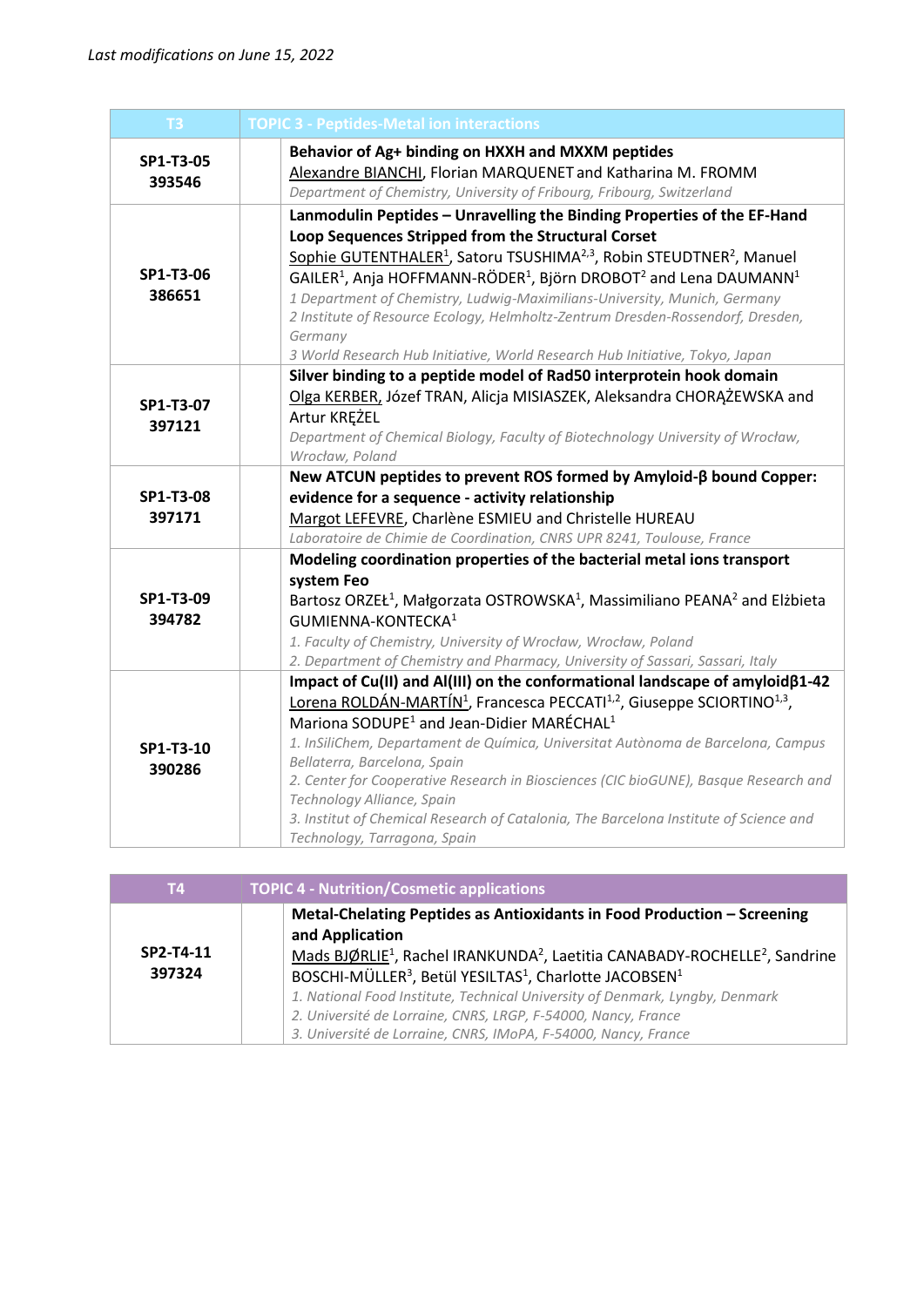| T <sub>5</sub>      | <b>TOPIC 5 - Biological and health applications</b>                                                                                                                                                                                                                                                                                                                                                                                                                                                                                                                                                                                                                                                                                                                                                                                                           |
|---------------------|---------------------------------------------------------------------------------------------------------------------------------------------------------------------------------------------------------------------------------------------------------------------------------------------------------------------------------------------------------------------------------------------------------------------------------------------------------------------------------------------------------------------------------------------------------------------------------------------------------------------------------------------------------------------------------------------------------------------------------------------------------------------------------------------------------------------------------------------------------------|
| SP2-T5-12<br>393438 | Bioinorganic chemistry of amylin-like Zn(II) complexes - the key to their<br>antifungal activity<br>Emilia DZIEŃ <sup>1</sup> , Dorota DUDEK <sup>1</sup> , Joanna WĄTŁY <sup>1</sup> , Aleksandra MIKOŁAJCZYK <sup>2</sup> ,<br>Agnieszka MATERA-WITKIEWICZ <sup>2</sup> , Agata HAJDA <sup>3</sup> , Joanna OLESIAK-BAŃSKA <sup>3</sup><br>and Magdalena ROWIŃSKA-ŻYREK <sup>1</sup><br>1. Faculty of Chemistry, University of Wrocław, Wrocław, Poland<br>2. Screening of Biological Activity Assays and Collection of Biological Material<br>Laboratory, Wrocław Medical University Biobank, Faculty of Pharmacy, Wrocław<br>Medicinal University, Wrocław, Poland<br>3. Faculty of Chemistry, Wrocław University of Science and Technology, Wrocław,<br>Poland                                                                                           |
| SP2-T5-13<br>397212 | Development of a cell-based ferroptosis model to screen metal chelating<br>peptides bioactivity<br>Sarah EL HAJJ <sup>1,2</sup> , Théo ZIMMERMAN <sup>2</sup> , Isabelle FRIES <sup>2</sup> , Laetitia CANABADY-<br>ROCHELLE <sup>1</sup> , Caroline GAUCHER <sup>2</sup><br>1. Université de Lorraine, CNRS, LRGP, Nancy, France<br>2. Université de Lorraine, CITHEFOR, Vandoeuvre Les Nancy, France                                                                                                                                                                                                                                                                                                                                                                                                                                                        |
| SP2-T5-14<br>393376 | Specific Zn(II) binding sites in C-terminus of Aspf2, a zincophore from<br><b>Aspergillus fumigatus</b><br>Kinga GARSTKA <sup>1</sup> , Aleksandra HECEL <sup>1</sup> , Henryk KOZŁOWSKI <sup>1,2</sup> and Magdalena<br>ROWIŃSKA-ŻYREK <sup>1</sup><br>1. Faculty of Chemistry, University of Wrocław, Wrocław, Poland<br>2. Institute of Health Sciences, University of Opole, Opole, Poland                                                                                                                                                                                                                                                                                                                                                                                                                                                                |
| SP2-T5-15<br>397225 | Glimpses of the Anti-Cancer Metal Binding Peptide Bleomycin in Action:<br>Crystal Structures of Co(III) • Bleomycin A2 and B2 Bound to DNA<br>Eric LONG <sup>1</sup> and Millie GEORGIADIS <sup>2</sup><br>1. Dept. of Chemistry & Chemical Biology, Indiana University-Purdue University<br>Indianapolis (IUPUI), Indianapolis, USA<br>2. Dept. of Biochemistry & Molecular Biology, Indiana University School of Medicine,<br>Indianapolis, USA                                                                                                                                                                                                                                                                                                                                                                                                             |
| SP2-T5-16<br>397238 | Candidacidal and metal chelating activities of histidine-rich short peptides<br>derived from Shepherin I<br>Gustavo NUNES <sup>1</sup> , Rodrigo B. FAZZI <sup>2</sup> , Ana M. C. FERREIRA <sup>2</sup> , Breno P. ESPÓSITO <sup>2</sup> ,<br>M. Teresa MACHINI <sup>1</sup><br>1. Departments of Biochemistry, Institute of Chemistry, University os São Paulo, São<br>Paulo, Brazil<br>2. Fundamental Chemistry, Institute of Chemistry, University os São Paulo, São Paulo,<br>Brazil                                                                                                                                                                                                                                                                                                                                                                     |
| SP2-T5-17<br>394644 | Peptides radiolabeling: [68Ga]DOTA-glyco-c(RGDfK) for tumor angiogenesis<br>imaging<br>Katalin SELMECZI <sup>1</sup> , Emilien MENGEL <sup>1</sup> , Floriane MANGIN <sup>1</sup> , Charlotte COLLET <sup>2,3</sup> ,<br>Valérie JOUAN-HUREAUX <sup>4</sup> , Fatiha MASKALI <sup>2</sup> , Emilie ROEDER <sup>2</sup> , Julien PIERSON <sup>4</sup> ,<br>Cédric BOURA <sup>4</sup> , Nadia PELLEGRINI-MOÏSE <sup>1</sup> , Sandrine LAMANDÉ-LANGLE <sup>1</sup><br>1. Université de Lorraine, CNRS, L2CM, F-54000 Nancy, France<br>2. NancycloTEP, Molecular Imaging Platform, CHRU-Nancy, Université de Lorraine,<br>Nancy, F-54000 France<br>3. Université de Lorraine, INSERM, U1254 IADI, F-54000 Nancy, France<br>4. Université de Lorraine, CNRS, CRAN, F-54000 Nancy, France<br>Synthesis, spectroscopic and relaxometric characterization of Cu(II)- |
| SP2-T5-18<br>396891 | responsive MRI agents<br>Katharina ZIMMETER <sup>1</sup> , Angélique SOUR <sup>1</sup> , Peter FALLER <sup>1</sup> , Harlei MARTIN <sup>2</sup> and<br>Célia BONNET <sup>2</sup><br>1. Institut de Chimie (UMR 7177), Université de Strasbourg-CNRS, Strasbourg, France<br>2. Centre de Biophysique Moléculaire, Université d'Orléans, Orléans, France                                                                                                                                                                                                                                                                                                                                                                                                                                                                                                        |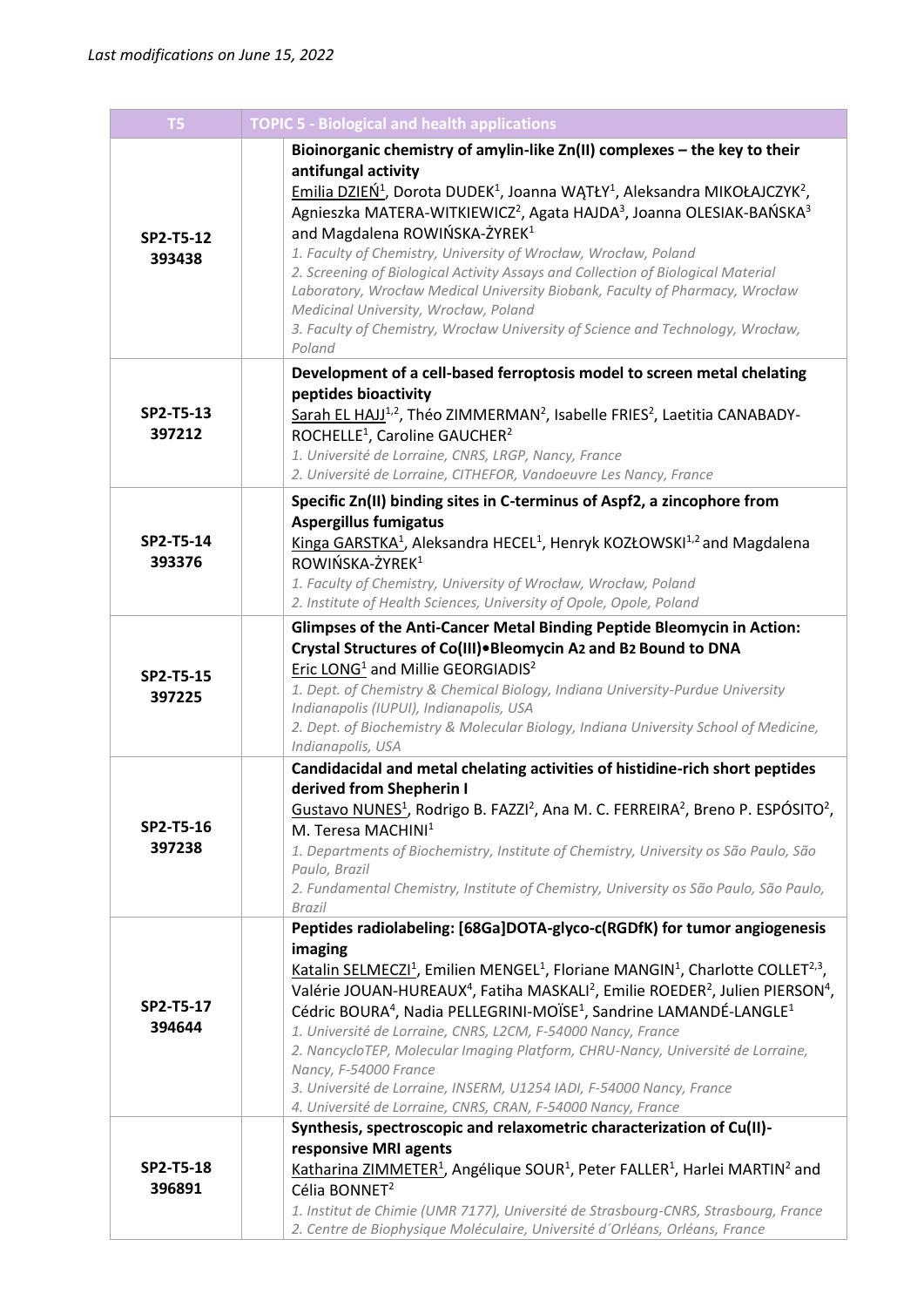|            | Impact of natural alkaloids on amyloid $\mathbb B$ induced cellular toxicity<br>Arian KOLA <sup>1</sup> , Stefania LAMPONI <sup>1</sup> , Mawadda N. ALGHRABLY <sup>2</sup> , Mariusz |
|------------|---------------------------------------------------------------------------------------------------------------------------------------------------------------------------------------|
| $SP2-T-19$ | JAREMKO <sup>2</sup> and Daniela VALENSIN <sup>1</sup><br>1 Department of Biotechnology, Chemistry and Pharmacy, University of Siena, Siena,                                          |
|            | Italv                                                                                                                                                                                 |
|            | 2Biological and Environmental Science and Engineering Division, King Abdullah                                                                                                         |
|            | University of Science and Technology, Thuwal, Saudi Arabia                                                                                                                            |

| T6        | <b>TOPIC 6: Detoxification &amp; Environment applications</b>                                                              |
|-----------|----------------------------------------------------------------------------------------------------------------------------|
| SP2-T6-20 | Recovery of manganese and cobalt through cell surface display of metal<br>binding peptide on Escherichia coli              |
| 393191    | Soon HO HONG, Jae Hoon JEONG, Ashokkumar KUMARVEL<br>Department of Chemical Engineering, University of Ulsan, Ulsan, Korea |

| Т7        | <b>TOPIC 7 - Biomaterials applications</b>                                                                       |
|-----------|------------------------------------------------------------------------------------------------------------------|
| SP2-T7-21 | Self-assembled Coiled-coil Peptide Nanotubes with Enhanced Stability and<br><b>Metal-dependent Cargo Loading</b> |
| 392161    | Michael JORGENSEN and Jean CHMIELEWSKI<br>Department of Chemistry, Purdue University, West Lafayette, USA        |

| T <sub>8</sub>      | <b>TOPIC 8 - Catalysis and Biocatalysis (metalloenzymes)</b>                                                                                                                                                                                                                                                                                                                                                                                                                                                                                                                                                                                             |
|---------------------|----------------------------------------------------------------------------------------------------------------------------------------------------------------------------------------------------------------------------------------------------------------------------------------------------------------------------------------------------------------------------------------------------------------------------------------------------------------------------------------------------------------------------------------------------------------------------------------------------------------------------------------------------------|
| SP2-T8-22<br>396652 | Installing a copper site into amyloids like fibers<br>Thibaut GALLER <sup>1</sup> , Vincent LEBRUN <sup>1</sup> , Laurent RAIBAUT <sup>1</sup> , Youssef EL KHOURY <sup>2</sup> ,<br>Bertrand VILENO <sup>3</sup> , Nolwenn LE BRETON <sup>3</sup> , Petra HELLWIG <sup>2</sup> and Peter FALLER <sup>1</sup><br>1. UMR 7177 BCB lab, CNRS, Strasbourg, France<br>2. UMR 7140 LBS, CNRS, Strasbourg, France<br>3. UMR 7177 POMAM lab, CNRS, Strasbourg, France                                                                                                                                                                                           |
| SP2-T8-23<br>393582 | Synthetic heme-peroxidases: new insights into MC6*a structure<br>Ornella MAGLIO <sup>1</sup> , Marco CHINO <sup>2</sup> , Fabio PIRRO <sup>2</sup> , Vincenzo PAVONE <sup>2</sup> , Flavia<br>NASTRI <sup>2</sup> and Angela LOMBARDI <sup>2</sup><br>1. Institute of Biostructures and Bioimaging, CNR, Napoli, Italy<br>2. Department of Chemical Sciences, University of Napoli Federico II, Napoli, Italy                                                                                                                                                                                                                                            |
| SP2-T8-24<br>390334 | Towards a pipeline for computer aided design of metallopeptides<br>Laura MARTÍNEZ CASTRO <sup>1</sup> , Soraya LEARTE AYMAMÍ <sup>2</sup> , Sandra BAÚLDE<br>ÁLVAREZ, David BOUZADA REBOREDO <sup>2</sup> , Jose Luis MASCAREÑAS <sup>2</sup> , Eugenio<br>VÁZQUEZ SENTÍS <sup>2</sup> and Jean-Didier MARÉCHAL <sup>1</sup><br>1. Insilichem, Departament de Química, Universitat Autònoma de Barcelona, Bellaterra<br>(Barcelona), Spain<br>2. Centro Singular de Investigación en Química Biolóxica e Materiais Moleculares<br>(CiQUS) and Departamento de Química Orgánica, Universidade de Santiago de<br>Compostela, Santiago de Compostela, Spain |